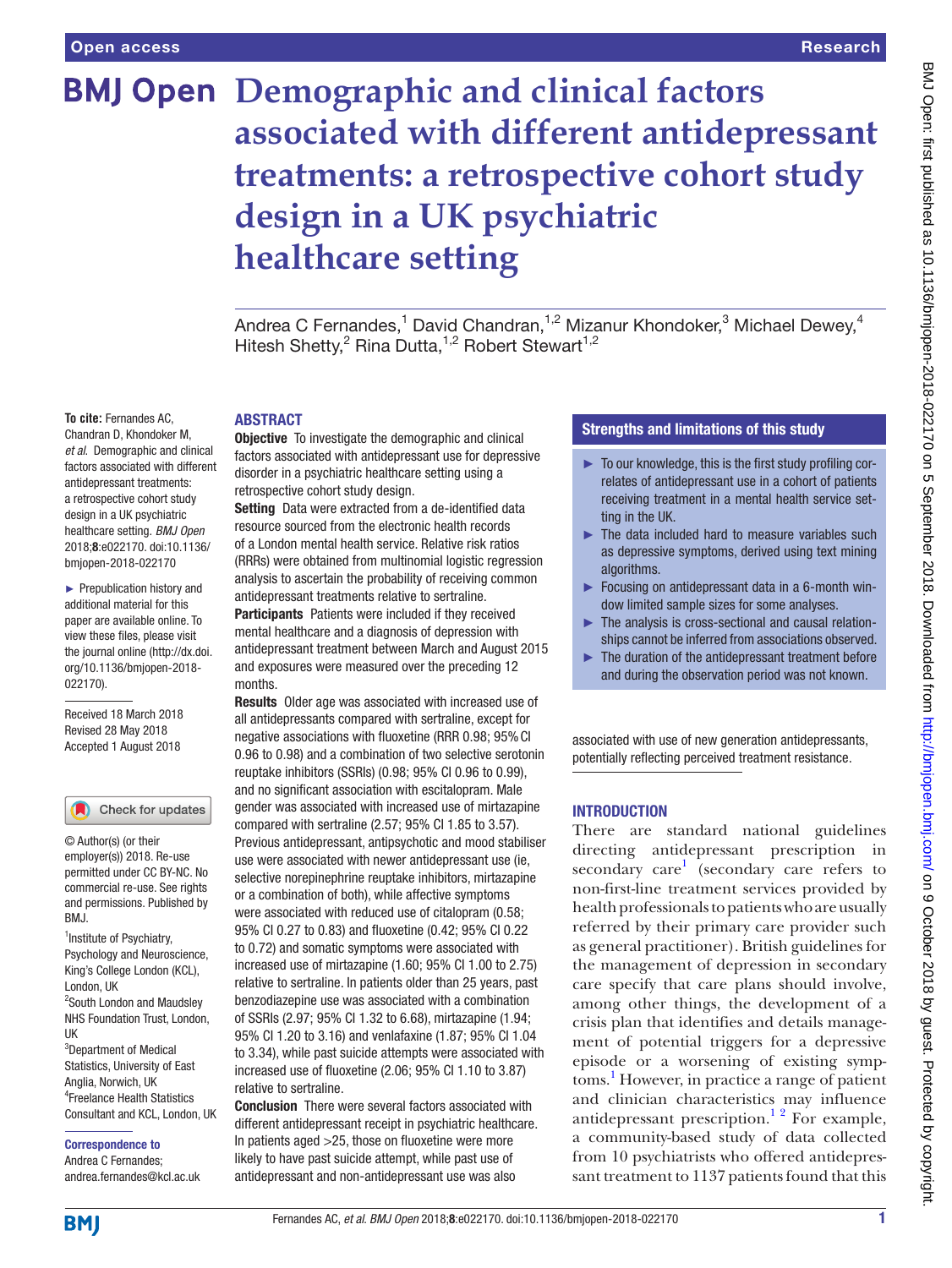was influenced by avoidance of side effects, the presence of comorbidities and the presence of specific depressive symptoms such as anxiety, insomnia, fatigue, irritability or increased appetite.<sup>[3](#page-10-1)</sup> Supporting these results, studies profiling antidepressant prescriptions have established that patient–clinician relationships, past experiences with medication and patient symptoms can influence antidepressant prescription; however, to date these have been set in primary care. $4-7$ 

There are few studies investigating factors associated with antidepressant use in a secondary mental healthcare setting,  $89$  where antidepressant use is common, although more frequently in cases where first-line treatment has been ineffective or is complex for other reasons.<sup>10</sup> The limited availability of secondary mental healthcare (compared with primary care) data for research, $^{11}$   $^{12}$  has presented wider challenges for the identification of treatment receipt and response, $\frac{13}{3}$  $\frac{13}{3}$  $\frac{13}{3}$  compounded by the limited availability of data on important clinical parameters such as depressive symptoms $^{14}$  due to variation in clinical recording practices.[15](#page-11-1) Limited data availability can be countered by novel approaches to information extraction applied to health records databases. For example, natural language processing techniques are being introduced in psychiatric research to help with data extraction on varying levels[.16](#page-11-2) In a systematic review, Abbe *et al*[16](#page-11-2) identified 38 studies using natural language processing techniques for psychiatry-related research, including analyses of patient perspectives on diagnosis and treatment, detecting diagnosis based on frequency of use of relevant terms, analyses of medical literature and analyses of psychiatric clinical records. The review emphasised the potential value of text mining but also the unique challenges faced in this field, such as the mentions of emotions and subtle descriptions of personality or characteristics which may indicate symptomatology, the challenge of distinguishing of terms with multiple meanings and the requirement for very large training corpora to achieve robust results.

To the best of our knowledge, there has not been a study profiling antidepressant prescription in the UK, outside of primary care.<sup>[17 18](#page-11-3)</sup> The objective of our study was to investigate whether clinical symptoms (extracted with help of text mining techniques), past antidepressant or other psychotropic treatment or demographic factors are associated with different antidepressant treatment schedules used for depressive disorders in a secondary psychiatric healthcare setting.

#### **METHODS** The dataset

The Clinical Record Interactive Search (CRIS) system provides de-identified case note information from the South London and Maudsley (SLaM) National Health Service Trust, a large mental healthcare provider serving a geographical catchment of approximately 1.3million residents in four South London boroughs (Lambeth, Southwark, Lewisham and Croydon). Electronic health

records have been used comprehensively across all SLaM services since 2006. CRIS was established in 2008 to allow searching and retrieval of de-identified $19$  clinical information for research purposes within a robust, patient-led governance framework and currently houses records on over  $270000$  cases.<sup>20 21</sup> The system allows for retrieval of information from de-identified structured and free-text fields

#### Observation window and inclusion criteria

A 6-month interval from 1 March to 31 August 2015 was selected as the observation period where the type of antidepressant use, defined as single antidepressant use and antidepressants users on two antidepressants (referred to here as binary antidepressant use) represented the main dependent variable. All antidepressant use groups were mutually exclusive as described in the next section. Independent variables (demographic and clinical variables) were extracted over the 12 months prior to the observation window and their associations with antidepressant use within the observation window were analysed.

Patients were included if they received active SLaM care within the 6-month observation interval, and if they had received any of the following clinical diagnoses according to 10th Revision of the International Classification of Diseases (ICD) codes on or before the 31 August 2015: depressive episode (F32), recurrent depressive disorder (F33), dysthymia (F34.1), and/or mixed anxiety and depression (F41.2). Individuals were excluded if they had received any F01–F09 (organic disorders), F20–F29 (schizophrenia-like disorders) or F31 (bipolar disorder) diagnoses. Active care was defined as at least one faceto-face contact with SLaM service within the observation window.

## Antidepressant use

Antidepressant use was ascertained using an algorithm developed in General Architecture for Text Engineering  $(GATE)$  software,<sup>22</sup> designed to extract data specifically on any medication recorded in free-text fields (eg, case notes, correspondence). Details of the development of this medication extraction algorithm have previously been published.<sup>14 21</sup> For each patient in the final cohort, any antidepressant use (regardless of the duration of use) during the observation window was extracted as a binary variable. The antidepressants for which data were collected comprised the following: (1) tricyclic and tricyclic related—amitriptyline, clomipramine, dosulepin, doxepin, imipramine, lofepramine, nortriptyline, trimipramine, mianserin and trazodone; (2) monoamine oxidase inhibitors isocarboxazid, phenelzine, tranylcypromine and moclobemide; (3) selective serotonin reuptake inhibitors (SSRIs)—sertraline, fluoxetine, citalopram, escitalopram, fluvoxamine and paroxetine; (4) selective norepinephrine reuptake inhibitors (SNRIs) venlafaxine, reboxetine and duloxetine and (5) Other classes—agomelatine, bupropion and mirtazapine.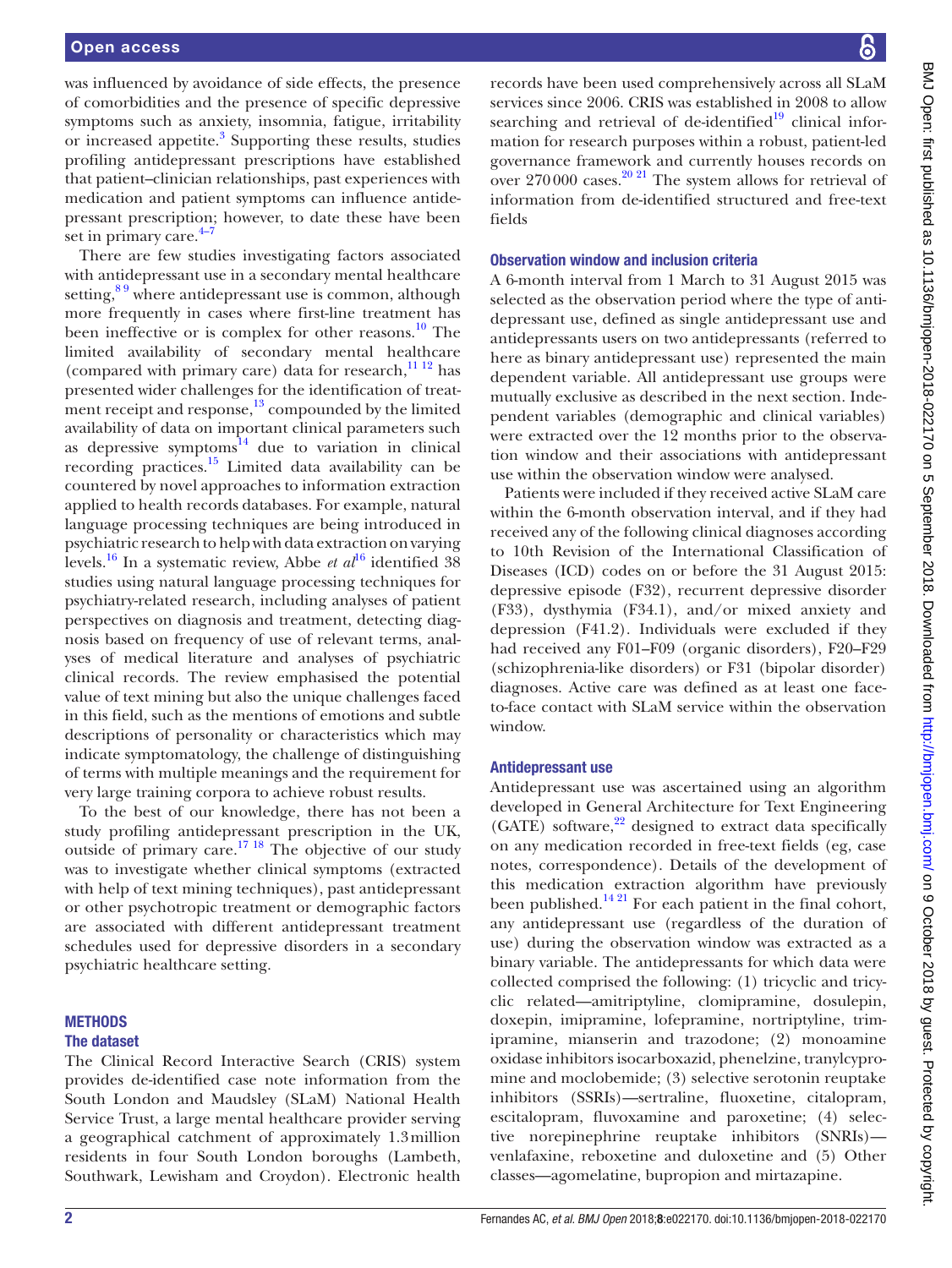The final cohort comprised 1561 patients. The most common mutually exclusive monotherapy antidepressant used within the 6-month window was sertraline (360 patients), followed by mirtazapine (305), citalopram (213), fluoxetine (200), venlafaxine (143), escitalopram (52). The most common mutually exclusive double antidepressant combinations were any one SSRI with mirtazapine (110), any one SNRI with mirtazapine (89) and a combination of any two SSRIs (89). Groups with no antidepressant use data (n=1936) were excluded, as were groups with less than 50 patients (to avoid small cell sizes) and those where algorithms indicated use of three or more antidepressants (n=494). All antidepressant groups were mutually exclusive.

## **Covariates**

Apart from demographic variables, all other covariate data were extracted from data recorded within the 12 months prior to the observation window. Demographic variables were extracted from structured fields, but all other data variables (listed below) were individually extracted using GATE and TextHunter, two text mining software tools which can be programmed to extract data from free-text notes via rules-based and machine learning techniques, respectively. All clinical symptom data variables were extracted using TextHunter.

#### Demographic variables

Ethnic group, age, gender, marital status were extracted from structured fields in the source record. Area-level deprivation was measured from the Index of Multiple Deprivation (IMD) that is derived from 2011 national Census data for each individual address, aggregated to Lower Super Output Areas—geographical units with a mean of 1500 inhabitants. The widely used IMD score combines Census-derived data across multiple domains (income, employment, health, education, barriers to housing/services, living environment, crime) and ranks each area at a national level.<sup>[23](#page-11-7)</sup>

## Diagnosis-derived depression severity

Based on the latest-recorded diagnostic code, depression severity was estimated in three categories—mild, moderate/severe and unspecified. Mild severity included diagnoses of F32.0 mild depressive episode, mild, F34.0 recurrent depressive episode, mild, F34.1 dysthymia and F41.2 mixed anxiety and depressive disorders. Moderate to severe depressive severity included diagnoses of F32.1 moderate depressive episode, F32.3 severe depressive episode with psychotic episode, F32.2 severe depression without psychotic episode, F33.1 recurrent depressive episode, current episode moderate, F33.3 and F33.2, respectively, recurrent depressive episode with and without psychotic episode and F33.8 other recurrent depressive, unspecified. Unspecified severity was defined where there was no specified severity of depression within the ICD-code of depression, such as F32 depressive episode (unspecified severity), other depressive episodes,

depressive episode, unspecified, F33 recurrent depressive disorder (unspecified severity), F33.4 recurrent depressive in remission (unspecified severity).

## Past medication/therapy use

Antipsychotic, benzodiazepine, mood stabiliser and antidepressant use in the preceding 12 months were ascertained, as were the duration of the current treatment episode, any inpatient in the past 12 months, psychotherapy in the past 12 months and referral to improving access to psychiatric treatment (IAPT) services. IAPT services are a nationwide initiative introduced to increase access to psychological treatments for common mental disorders in primary care.

## Clinical symptom data

As described, bespoke natural language processing algorithms were applied to ascertain symptoms mentioned as present in text fields from the source electronic records. Data on 14 symptoms of depression were extracted on text fields from the preceding 12 months. To avoid small patient groups for analysis, depressive symptoms were categorised into subscales supported by previous results from confirmatory factor analysis on depression scale items (Beck Depressive Inventory-II) in a clinical psychiatric population $24$  and subsequently supported by other findings $^{25\,26}$  although with possible variation in factors at older ages.[27](#page-11-10) Hence the groupings were as follows: Cognitive symptoms: helplessness, worthlessness and hopelessness; Affective symptoms: anhedonia, poor motivation, apathy and low mood; Somatic symptoms: poor concentration, agitation, irritability, low energy, insomnia, poor appetite and anergia. In addition, the presence of psychotic symptoms over the previous 12 months was ascertained from algorithms for hallucinations and delusions. For these symptom groups, in order to minimise false positive occurrences, two or more mentions of symptoms in that domain were classified as a positive instance. Suicidal behaviour was ascertained over the preceding 12 months using natural language processing algorithms for suicidal ideation and suicide attempt.

## Patient and public involvement

Patients and public were not directly involved in this study, although all projects using the CRIS data resource are considered and approved by a patient-led oversight committee.[19](#page-11-4)

## Statistical analysis

Group differences were analysed using  $\chi^2$  tests for categorical variables, using t-tests or one-way analyses of variance for normally distributed continuous variables and using the Kruskal-Wallis test for non-normally distributed continuous data. Multinomial logistic regression analyses were used to answer the research question. The probability of receiving any of the common antidepressant treatments relative to sertraline (the referent, most used, antidepressant category) was estimated using exponentiated regression coefficients from the multinomial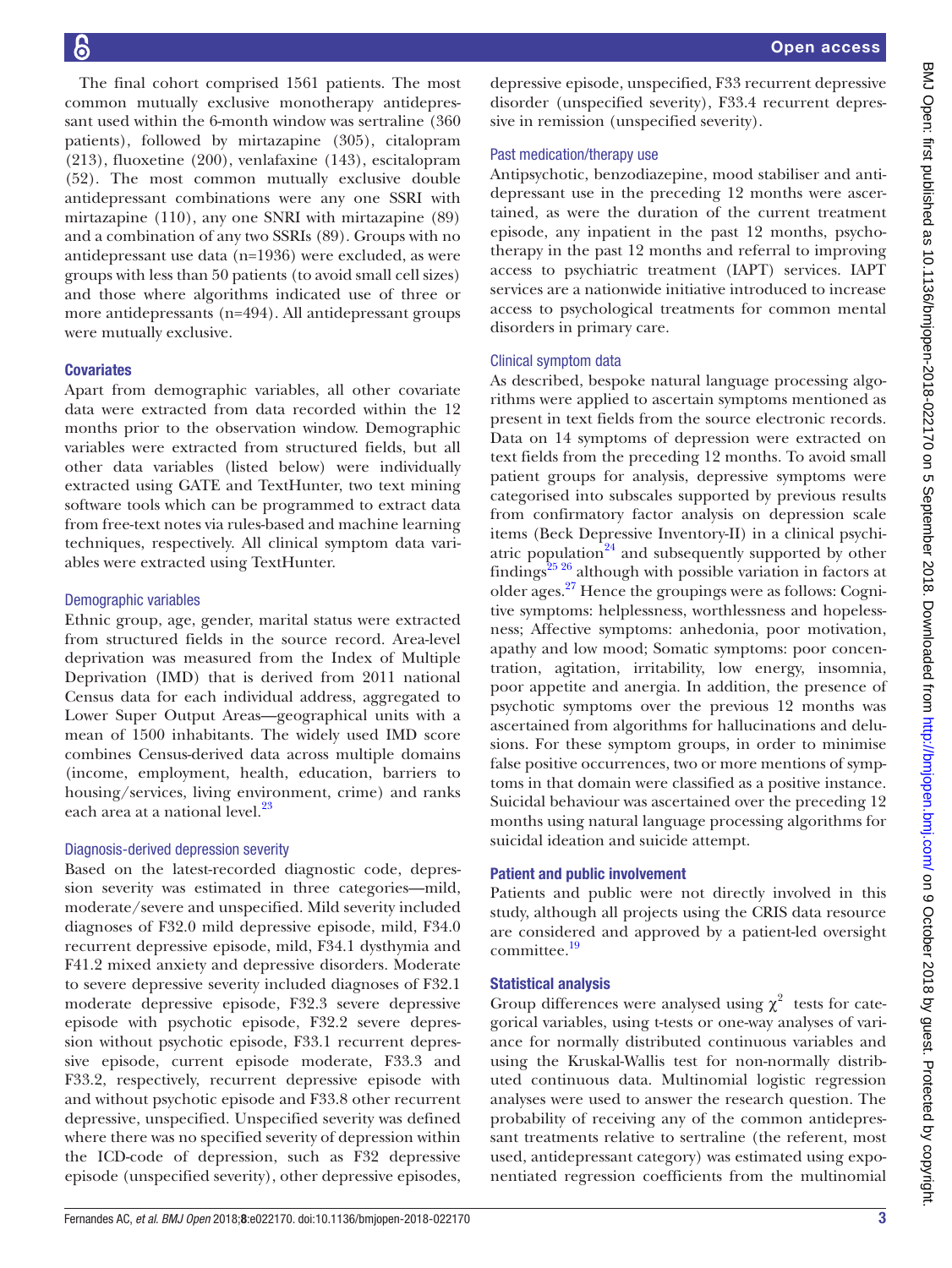regression which represents relative risk ratios (RRRs). To build a representative model of which correlates predict antidepressant use in secondary care, decisions to include variables in the final model were guided by the association of each variable in an initial model including age and gender as covariates. Variables that did not have any significant associations in age-adjusted and gender- adjusted analysis were not included in the final model. For initial selection based on age-adjusted and gender-adjusted analysis, the significance was set at  $p\leq 0.25$ .<sup>[28](#page-11-11)</sup> This was to help minimise (1) exclusion of potentially key covariates and (2) inclusion of p<0.05significant estimates occurring by chance. The selected variables were then simultaneously entered in a full model. In the fully adjusted model, significance level was set at  $p<0.05$  for retaining variables. The correlates retained in the final multinomial regression model were age, gender, past inpatient status, past benzodiazepine use, past antipsychotic use, past mood stabiliser use, past antidepressant use, past psychotherapy and IAPT referrals, past experience of psychotic, somatic, affective and cognitive symptoms; and past experience of suicidal ideation and past suicide attempts. In addition, separate analysis was conducted in those aged 26 and over, on the assumption that different factors may be taken into consideration when considering prescriptions of antidepressants to children, adolescents and young people relative to adults.<sup>129</sup>

Any missing values were treated as null values in the analysis as they formed less than 5% of data. As part of BMJ Open: first published as 10.11136/bmijopen-2018-022170 on 5 September 2018. Downloaded from http://bmijopen.bmj.com/ on 9 October 2018 by guest. Protected by copyright BMJ Open: first published as 10.1136/bmjopen-2018-022170 on 5 September 2018. Downloaded from <http://bmjopen.bmj.com/> on 9 October 2018 by guest. Protected by copyright.

sensitivity analysis, and to ensure important variables are not being excluded in the final model, a full multivariable model was analysed and any variables that were statistically and clinically non-significant were then removed from the model. The results from the final models (from the entire cohort analysis and the adult-only cohort) are available in online [supplementary appendix](https://dx.doi.org/10.1136/bmjopen-2018-022170) for comparison.

# **RESULTS**

[Table](#page-3-0) 1 compares patient characteristics between patients using and not using antidepressants. Groups differed in age, ethnicity and deprivation with patients on antidepressants being older, less deprived and of white background. [Table](#page-4-0) 2 compares each antidepressant or antidepressant combination group by demographics, referral data, past medication use and past psychological therapy referral. The demographic and clinical differences between the antidepressant groups are statistically significant apart from ethnicity, area-level deprivation and having had a past referral for psychotherapy. Notably, patients receiving fluoxetine were younger, while older patients were over-represented in those receiving a combination of newer antidepressants such as mirtazapine and an SNRI; there were more males receiving mirtazapine than females; most of the antidepressant users were single, and only a minority had recorded non-antidepressant psychotropic treatments or psychotherapy in the past. [Table](#page-6-0) 3 indicates that the majority of patients had a moderate to

<span id="page-3-0"></span>

| Table 1<br>period (n=3497)           |                                                     |                                  | Comparing characteristics between patients receiving or not receiving antidepressants during the 6-month evaluation |
|--------------------------------------|-----------------------------------------------------|----------------------------------|---------------------------------------------------------------------------------------------------------------------|
| <b>Patient characteristics</b>       | On single or dual therapy<br>antidepressants n=1561 | Not on<br>antidepressants n=1936 |                                                                                                                     |
| Gender                               |                                                     |                                  |                                                                                                                     |
| Female                               | 1229                                                | 1295                             | $x^2$ =0.07, df=1, p=0.80                                                                                           |
| Male                                 | 706                                                 | 759                              |                                                                                                                     |
| Mean age                             | 44.3 years                                          | 40.1 years                       | $t=-7.6$ , df=3908, p<0.001                                                                                         |
| <b>Marital status</b>                |                                                     |                                  |                                                                                                                     |
| Single                               | 1091 (56.3%)                                        | 1302 (63.4%)                     | $x^2$ =0.02, df=2, p=0.999                                                                                          |
| Married                              | 456 (23.5%)                                         | 319 (15.5%)                      |                                                                                                                     |
| Other                                | 389 (20.0%)                                         | 434 (21.1%)                      |                                                                                                                     |
| Area-level deprivation score tertile |                                                     |                                  |                                                                                                                     |
| 2.25-22.3 (least deprived)           | 631 (33.0%)                                         | 580 (28.7%)                      | $x^2$ =9.1, df=2, p<0.05                                                                                            |
| $22.4 - 42.3$                        | 1099 (57.6%)                                        | 1224 (60.6%)                     |                                                                                                                     |
| 42.4-62.3 (most deprived)            | 179 (9.4%)                                          | 215 (10.6%)                      |                                                                                                                     |
| Ethnicity                            |                                                     |                                  |                                                                                                                     |
| White                                | 1220 (63.9%)                                        | 864 (42.1%)                      | $x^2$ =10.5, df=1, p<0.01                                                                                           |
| Other                                | 716 (36.1%)                                         | 1191 (57.9%)                     |                                                                                                                     |
| Depression severity from diagnosis   |                                                     |                                  |                                                                                                                     |
| <b>Mild</b>                          | 383 (24.5%)                                         | 460 (28.3%)                      | $x^2$ =0.007, df=2, p=0.99                                                                                          |
| Moderate to severe                   | 845 (54.1%)                                         | 845 (48.4%)                      |                                                                                                                     |
| <b>Unspecified</b>                   | 333 (21.3%)                                         | 379 (23.3%)                      |                                                                                                                     |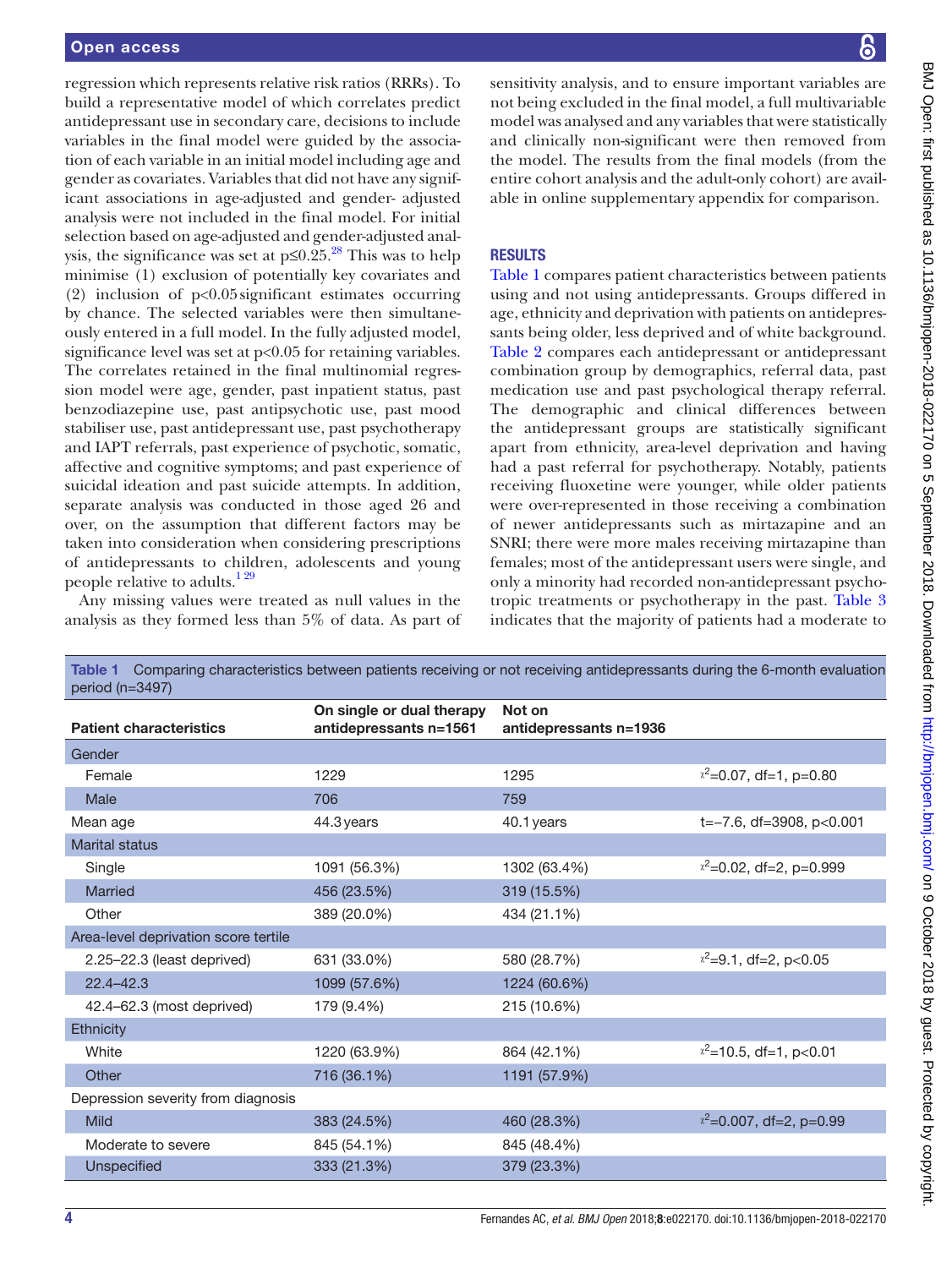<span id="page-4-0"></span>

|                                                  | mirtazapine<br>n=89<br>SNRI and<br>Any one | mirtazapine<br>n=110<br>SSRI and<br>Any one | Any two<br><b>SSRIS</b><br>$n = 89$ | Citalopram<br>$n = 213$ | Escitalopram<br>$n = 52$ | Fluoxetine<br>$n=200$ | Mirtazapine<br>$n = 305$ | Sertraline<br>$n = 360$ | Venlafaxine<br>$n = 143$ | $n = 1561 (%)$<br><b>Total</b> | statistic; p<br>values*†<br>Test |
|--------------------------------------------------|--------------------------------------------|---------------------------------------------|-------------------------------------|-------------------------|--------------------------|-----------------------|--------------------------|-------------------------|--------------------------|--------------------------------|----------------------------------|
| Demographics                                     |                                            |                                             |                                     |                         |                          |                       |                          |                         |                          |                                |                                  |
| Mean age in years (SD)                           | 52.9 (16.6)                                | 48.6 (18.6)                                 | ଦ୍<br>34.1 (16                      | 42.7 (15.5)             | 44.1 (16.3)              | 33.3 (16.0)           | 49.2 (18.8)              | 39.3 (16.8)             | 48.8 (18.1)              | 43.8 (18.2)                    | 25.38                            |
| Median age in years                              | 52                                         | 48                                          | 33                                  | 42                      | $\overline{4}$           | 30                    | 47                       | 38                      | 48                       | $\frac{4}{1}$                  | < 0.001                          |
| Gender: female                                   | 60 (67.4%)                                 | 65 (59.6)                                   | 64 (71.9)                           | 147 (69)                | 35 (67.3)                | 139 (69.5)            | 138 (45.2)               | 251 (69.7)              | 91 (63.6)                | 990 (63.4)                     | 60.07                            |
| Male                                             | 29 (32.6%)                                 | 44 (40.4)                                   | 25(28.1)                            | 66 (31)                 | 17 (32.70)               | 61 (30.5)             | 167 (54.8)               | 109(30.3)               | 52 (36.4)                | 571 (36.6)                     | 0.001                            |
| Ethnicity: white                                 | 61 (68.5%)                                 | 69 (62.7)                                   | 49 (55.1)                           | 135(63.4)               | 39(75)                   | 127(63.5)             | 176(57.7)                | 213 (59.2)              | 101 (70.6)               | 970 (62.1)                     | 15.70                            |
| Other                                            | 28 (31.5%)                                 | 41 (37.3)                                   | 40 (44.9)                           | 78 (36.6)               | 13(25)                   | 73(36.5)              | 129(42.3)                | 147 (40.8)              | 42 (29.4)                | 591 (37.9)                     | 0.05                             |
| Marital status: single                           | 34 (38.2%)                                 | 61 (55.5)                                   | 47 (52.8)                           | 127 (59.6)              | 25(48.1)                 | 133 (66.5)            | 169 (55.4)               | 216 (60)                | 79 (55.2)                | 891 (57.1)                     | $dt = 16$                        |
| Married                                          | 31 (34.8%)                                 | 26 (23.6)                                   | 24 (27.0                            | 40 (18.8)               | 18 (34.6)                | 23(11.5)              | 72(23.6)                 | 80 (22.2)               | 35 (24.5)                | 349 (22.3)                     | 37.40                            |
| Other                                            | 24 (27%)                                   | 23 (20.9)                                   | 18 (20.2                            | 46 (21.6)               | (17.3)<br>ၜ              | 44 (22)               | 64 (21)                  | 64 (17.8)               | 29 (20.3)                | 321 (20.6)                     | 0.002                            |
| Area-level deprivation score                     |                                            |                                             |                                     |                         |                          |                       |                          |                         |                          |                                |                                  |
| First tertile‡ (2.25-22.3)                       | 29 (32.6%)                                 | 27 (25.5)                                   | 31(34.8)                            | 62 (29.5)               | 20 (38.5)                | 64 (32.3)             | 82 (27.2)                | 122(34.5)               | 60 (42.9)                | 497 (31.8)                     | $dt = 16$                        |
| Second tertile                                   | 50 (56.2%)                                 | 67 (63.2)                                   | 44 (49.4                            | 131(62.4)               | 26 (50)                  | 120 (60.6)            | 184 (60.9)               | 205 (57.9)              | 71(50.7)                 | 898 (57.5)                     | 26.33                            |
| Third tertile (42.3-62.3)                        | 10(11.2%)                                  | 12(11.3)                                    | 14(15.7)                            | 17(8.1)                 | 6(11.5)                  | 14(7.1)               | 36 (11.9)                | 27 (7.6)                | 9(6.4)                   | 145(9.3)                       | 0.05                             |
| Referral data                                    |                                            |                                             |                                     |                         |                          |                       |                          |                         |                          |                                |                                  |
| Length of spell: mean<br>years<br>$\overline{3}$ | (2.45)<br>0.91                             | (1.94)<br>0.94                              | (0.77)<br>0.51                      | (2.80)<br>0.80          | (1.50)<br>1.04           | (1.16)<br>0.81        | (1.64)<br>0.90           | (1.27)<br>0.73          | (3.00)<br>1.40           | 1561                           | 0.043<br>2.00                    |
| Past§ inpatient at SLaM:<br>yes                  | 16 (18%)                                   | 24(21.8)                                    | 16(18)                              | 18(8.5)                 | 3(5.8)                   | 13(6.5)               | 32(10.5)                 | 47 (13.1)               | 16(11.2)                 | 185(11.9)                      | 27.64                            |
| ş                                                | 73 (82%)                                   | 86 (78.2)                                   | 73 (82)                             | 195(91.5)               | 49 (94.2)                | 187(93.5)             | 273 (89.5)               | 313 (86.9)              | 127(88.8)                | 1376 (88.2)                    | < 0.001                          |
| Past§ medication use                             |                                            |                                             |                                     |                         |                          |                       |                          |                         |                          |                                |                                  |
| Benzodiazepine use: yes                          | 26 (29.2%)                                 | 25 (22.7)                                   | 19(21.4)                            | 35 (16.4)               | 11(21.2)                 | 21 (10.5)             | 71(23.3)                 | 55 (15.3)               | 36 (25.2)                | 299 (19.1)                     | 28.01                            |
| No, (%)                                          | 63 (70.8%)                                 | 85 (77.3)                                   | 70 (78.6                            | 178 (83.6)              | (78.8)<br>$\frac{1}{4}$  | 79 (89.5)             | 234 (76.7)               | 305 (84.7)              | 107 (74.8)               | 262 (80.8)                     | 0.001                            |
| Antipsychotic use: yes                           | 39 (43.8%)                                 | 35(31.8)                                    | 22 (24.7)                           | 46 (21.6)               | 18 (34.6)                | 41 (20.5)             | 97(31.8)                 | 92(25.6)                | 53 (37.1)                | 443 (28.3)                     | 32.07                            |
| $\frac{1}{2}$                                    | 50 (56.2%)                                 | 75 (68.2)                                   | 67 (75.3                            | 167 (78.4)              | 34 (65.4)                | 59 (79.5)             | 208 (68.2)               | 268 (74.4)              | 90 (62.9)                | 1118(71.6)                     | < 0.001                          |
| Mood stabiliser use: yes                         | 13 (14.6%)                                 | 7(6.4)                                      | 5(5.6)                              | 8(3.8)                  | 6(11.5)                  | 10(5)                 | (6.2)<br>$\frac{1}{9}$   | 15(4.2)                 | 21 (14.7)                | 104(6.7)                       | 33.48                            |
| $\frac{1}{2}$                                    | 76 (85.4%)                                 | 103 (93.6)                                  | 84 (94.4                            | 205 (96.2)              | 46 (88.4)                | 190 (95)              | 286 (93.8)               | 345 (95.8)              | 122(85.3)                | 1457 (93.3)                    | < 0.001                          |
| Antidepressant use: yes                          | 82 (92.1%)                                 | 86 (78.2)                                   | 61 (68.5                            | 132 (62)                | 41 (78.8)                | 150 (75)              | 233 (76.4)               | 273 (75.8)              | 114(79.7)                | 1172(75.1)                     | 38.43                            |
| $\frac{1}{2}$                                    | 7(7.9%)                                    | 24(21.8)                                    | 28(31.5)                            | 81 (38)                 | 11(21.2)                 | 50 (25)               | 72(23.6)                 | 87 (24.2)               | 29 (20.3)                | 389 (24.9)                     | < 0.001                          |
| Past§ psychological therapy referral             |                                            |                                             |                                     |                         |                          |                       |                          |                         |                          |                                |                                  |
|                                                  |                                            |                                             |                                     |                         |                          |                       |                          |                         |                          |                                | Continued                        |

 $\delta$ 

# Open access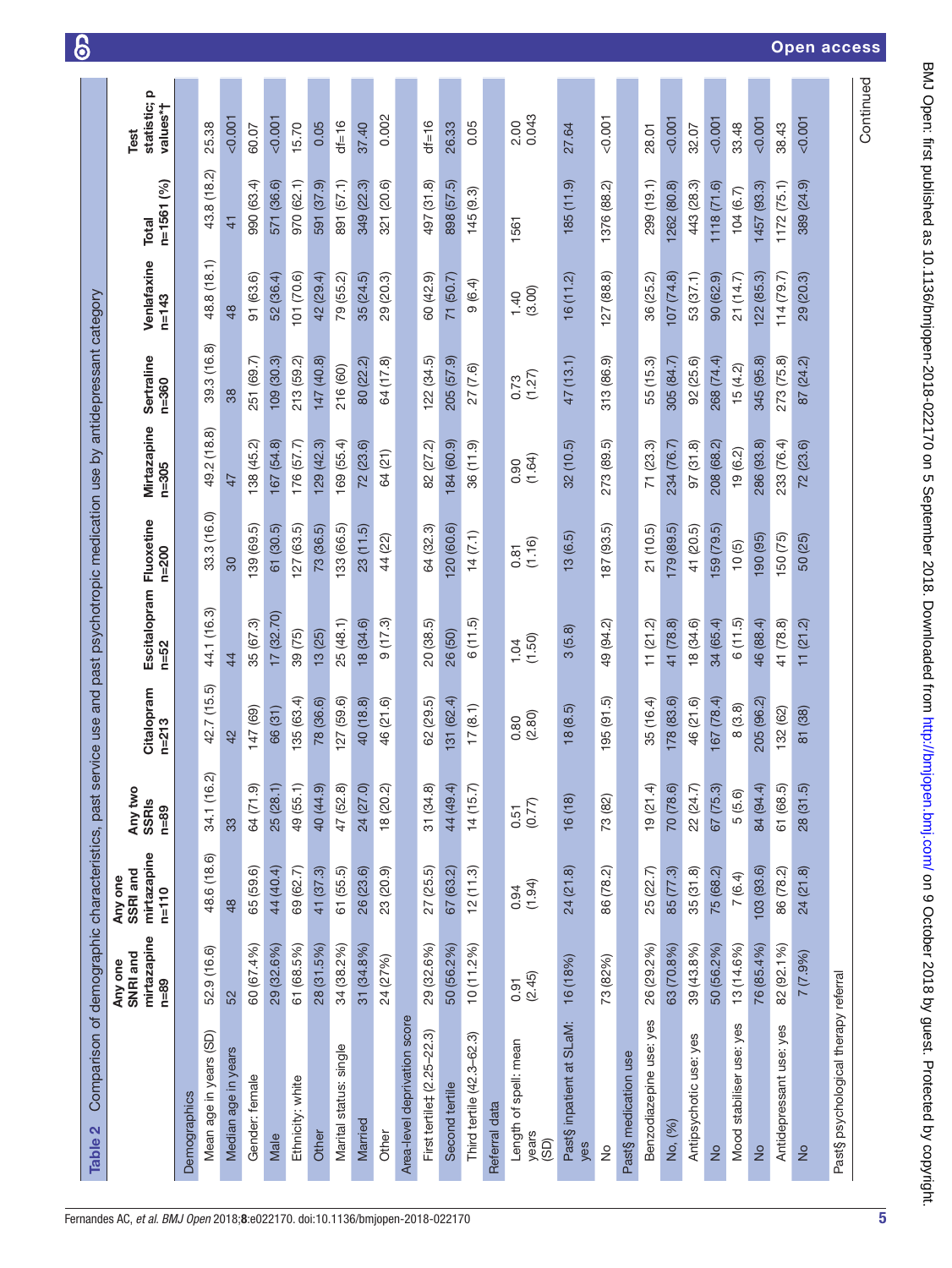| Table 2 Continued                                                                                                                                                                                                                                                                      |                                                |                                                 |                                     |                         |                                             |                                      |                                     |            |                                |                |                                  |
|----------------------------------------------------------------------------------------------------------------------------------------------------------------------------------------------------------------------------------------------------------------------------------------|------------------------------------------------|-------------------------------------------------|-------------------------------------|-------------------------|---------------------------------------------|--------------------------------------|-------------------------------------|------------|--------------------------------|----------------|----------------------------------|
|                                                                                                                                                                                                                                                                                        | mirtazapine<br>SNRI and<br>Any one<br>$n = 89$ | mirtazapine<br>SSRI and<br>Any one<br>$n = 110$ | Any two<br><b>SSRIS</b><br>$n = 89$ | Citalopram<br>$n = 213$ | n=52                                        | Escitalopram Fluoxetine<br>$n = 200$ | Mirtazapine Sertraline<br>$n = 305$ | $n = 360$  | Venlafaxine Total<br>$n = 143$ | $n = 1561 (%)$ | statistic; p<br>values*†<br>Test |
| Psychotherapy referral:<br>ves                                                                                                                                                                                                                                                         | $13(14.6\%)$                                   | 18 (16.4)                                       | 11(12.4)                            | 14(6.6)                 | 7(13.5)                                     | 22(11)                               | 29(9.5)                             | 46 (12.8)  | 19(13.3)                       | 179(11.5)      | 11.03                            |
| $\frac{1}{2}$                                                                                                                                                                                                                                                                          | 76 (85.4%)                                     | 92 (83.6)                                       | 78 (87.6)                           | 199 (93.4)              | 45 (86.5)                                   | 178 (89)                             | 276 (90.5)                          | 314(87.2)  | 124 (86.7)                     | 1382 (88.5)    | 0.200                            |
| IAPT referral: yes                                                                                                                                                                                                                                                                     | 51 (57.3%)                                     | 50 (45.5)                                       | 40 (44.9)                           | 108(50.7)               | 27(51.9)                                    | 77(38.5)                             | 131 (42.9)                          | 181 (50.3) | 58 (40.6)                      | 723 (46.3)     | 17.21                            |
| ⋚                                                                                                                                                                                                                                                                                      | 38 (42.7%)                                     | 60 (54.5)                                       | 49 (55.1                            | 105(49.3)               | 25 (48.1)                                   | 123(61.5)                            | 174(57.1)                           | 179(49.7)  | 85 (59.4)                      | 838 (53.7)     | 0.028                            |
| tArea-level deprivation tertiles (first tertile: least deprived; third tertile: most deprived).<br>"ANOVA, $\chi^2$ test, t-tests or the Kruskal-Wallis tests were conducted<br>S' Past, refere to the 12 months prior to the observation window<br>tdf=8, unless otherwise specified. |                                                |                                                 |                                     |                         | to test differences between patient groups. |                                      |                                     |            |                                |                |                                  |

§'Past' refers to the 12 months prior to the observation window.  $\overline{a}$  $\overline{a}$ 

ANOVA, analysis of variance; IAPT, improving access to psychiatric treatment; SLaM, South London and Maudsley; SNRI, selective norepinephrine reuptake inhibitor; SSRI, selective serotonin ANOVA, analysis of variance; IAPT, improving access to psychiatric treatment; SLaM, South London and Maudsley; SNRI, selective norepinephrine reuptake inhibitor; SSRI, selective serotonin reuptake inhibitor. reuptake inhibitor

கெ severe diagnosis of depression, a large majority of whom were not recorded as having experienced suicidal ideation or attempted suicide in the preceding 12 months. Apart from diagnostic severity and past psychotic symptoms, for all other past depressive symptoms and past suicidal ideation and attempts, the analysis indicated significant heterogeneity across the antidepressant user groups.

Tables [4 and 5](#page-7-0) show the RRR, estimating the probability of patients being on any antidepressant relative to sertraline (the most common antidepressant received in our cohort), derived from the fully adjusted multinomial logistic regression models in the entire cohort and the adult-only cohort, respectively. [Table](#page-7-0) 4 shows that relative to females, males are more likely to be on mirtazapine relative to sertraline. It also indicates that patients on newer antidepressants are more likely to have used non-antide pressant psychotropic medication or been on antidepres sants in the past. Those on citalopram or fluoxetine are less likely to have experienced affective symptoms (such as low mood and poor motivation) in the past compared with those on sertraline, while those who have experienced somatic symptoms (such as insomnia and agitation) in the past are more likely to be on mirtazapine relative to sertraline. In the entire cohort and in those aged >25, older age was associated with higher probability of being prescribed new generation antidepressants, namely—a combination of any one SNRI and mirtazapine, a combi nation of any one SSRI and mirtazapine, mirtazapine, and venlafaxine compared with sertraline. In the entire cohort older age was associated with a decreased probability of being prescribed any one SSRI (tables [4 and 5](#page-7-0)) compared with sertraline.

The results from the analysis in those aged >25 ([table](#page-8-0) 5) show increased likelihood of males being on mirtazapine compared with females. They also show that, relative to sertraline, patients on citalopram or fluoxetine are less like to have recorded affective symptoms, patients on mirtazapine are more likely to have recorded somatic symptoms and patients on fluoxetine were more likely to have a recorded suicide attempt in the past 12 months relative to those on sertraline. The sensitivity analyses did not give rise to any marked difference in findings (see online [supplementary appendix](https://dx.doi.org/10.1136/bmjopen-2018-022170)).

# **DISCUSSION**

The aim of this study was to ascertain patient demographic and clinical factors that correlate with different antidepressant treatments in patients actively receiving secondary mental healthcare for clinical depression. While there were no strongly consistent trends across all comparison groups or exposures, our results suggest that age, past medication and/or psychotherapy receipt use and symptom profiles in the past 12 months have potentially some influence on antidepressant receipt in secondary mental healthcare.

We found that older patients were less likely to be using fluoxetine or a combination of two SSRIs relative to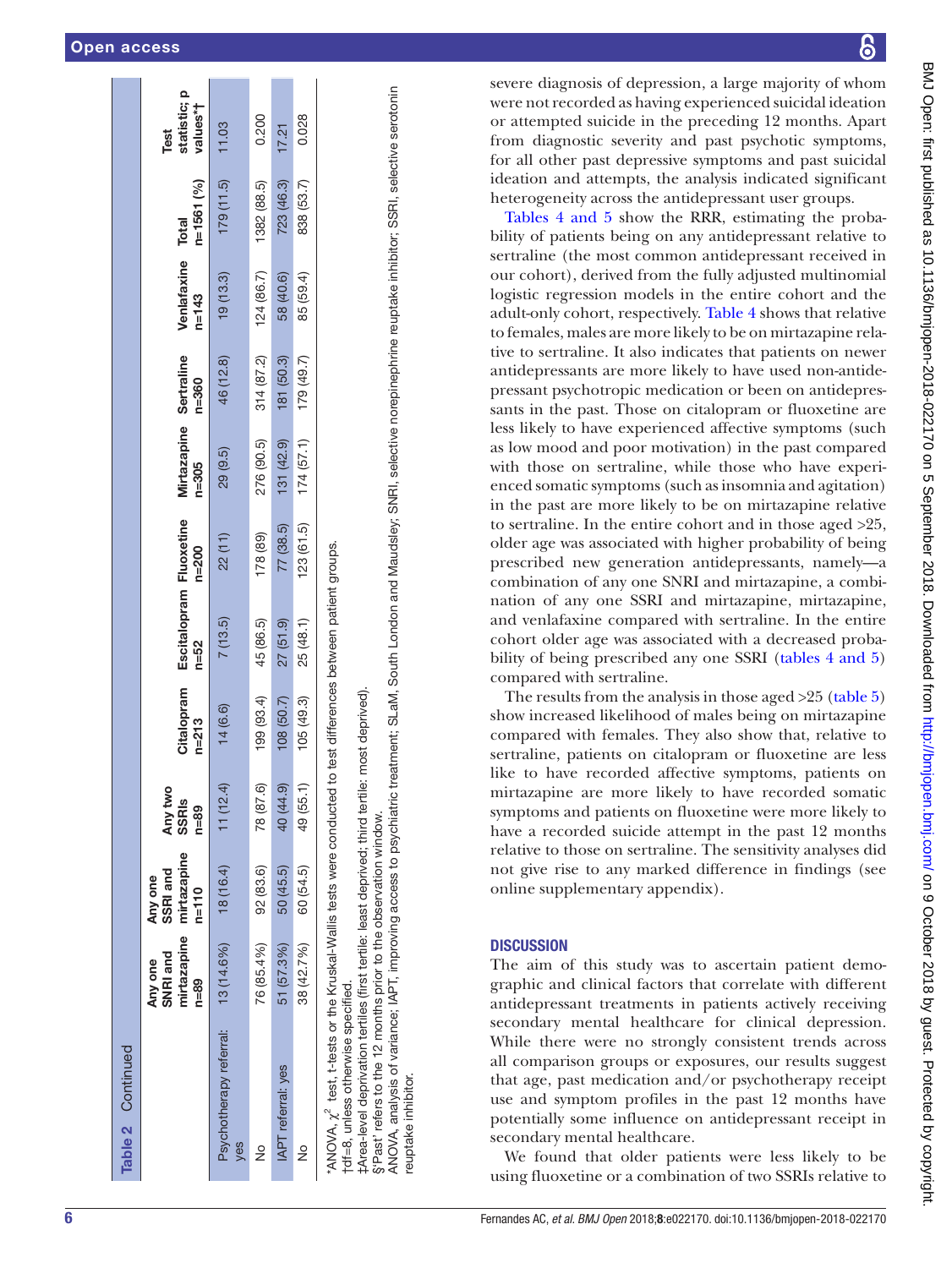|                                                                                                                                                                                                                                                                                                                                                                                                                                                  | n=89 (%)  | Any one SNRI Any one SSRI Any two<br>and mirtazapine and mirtazapine SSRIs<br>n=110 (%) | n=89 (%)  | Citalopram<br>$n = 213(%)$ | Escitalopram<br>n=52 (%)                                                                                                                                                                | Fluoxetine<br>n=200 (%) | Mirtazapine<br>n=305 (%) | Sertraline<br>n=360 (%) | Venlafaxine<br>$n = 143(%)$ | n=1561 (%)<br>Total | Test statistic;<br>p values*† |
|--------------------------------------------------------------------------------------------------------------------------------------------------------------------------------------------------------------------------------------------------------------------------------------------------------------------------------------------------------------------------------------------------------------------------------------------------|-----------|-----------------------------------------------------------------------------------------|-----------|----------------------------|-----------------------------------------------------------------------------------------------------------------------------------------------------------------------------------------|-------------------------|--------------------------|-------------------------|-----------------------------|---------------------|-------------------------------|
| Depression severity                                                                                                                                                                                                                                                                                                                                                                                                                              |           |                                                                                         |           |                            |                                                                                                                                                                                         |                         |                          |                         |                             |                     |                               |
| Depression severity: mild                                                                                                                                                                                                                                                                                                                                                                                                                        | 16 (18)   | 22 (20)                                                                                 | 19(21.4)  | 33 (15.5)                  | 14(26.9)                                                                                                                                                                                | 41 (20.5)               | 57 (18.7)                | 79 (21.9)               | 22(15.4)                    | 303 (19.4)          | $dt = 16$                     |
| Moderate to severe                                                                                                                                                                                                                                                                                                                                                                                                                               | 49 (55)   | 50 (45.5)                                                                               | 37(41.6)  | 91(42.7)                   | 18 (34.6)                                                                                                                                                                               | 84 (42)                 | 185 (60.7)               | 165 (45.8)              | 60 (42)                     | 739 (47.3)          | 17.44                         |
| Unspecified severity                                                                                                                                                                                                                                                                                                                                                                                                                             | 13(14.6)  | 13(11.8)                                                                                | 5 (16.9)  | 45 (21.1)                  | 9(17.3)                                                                                                                                                                                 | 29 (14.5)               | 52 (17.1)                | 59 (16.4)               | 34 (23.8)                   | 269 (17.2)          | 0.358                         |
| Past symptoms‡                                                                                                                                                                                                                                                                                                                                                                                                                                   |           |                                                                                         |           |                            |                                                                                                                                                                                         |                         |                          |                         |                             |                     |                               |
| Psychotic symptoms:<br>0-1 mention                                                                                                                                                                                                                                                                                                                                                                                                               | 68 (76.4) | 77 (70)                                                                                 | 70 (78.7) | 176 (82.6)                 | 46 (88.5)                                                                                                                                                                               | 168 (84)                | 238 (78.1)               | 293 (81.4)              | 112(78.3)                   | 1248 (80)           | 14.33                         |
| $22$ mentions                                                                                                                                                                                                                                                                                                                                                                                                                                    | 21(23.6)  | 33 (30)                                                                                 | 19(21.3)  | 37(17.4)                   | 6(11.5)                                                                                                                                                                                 | 32 (16)                 | 67(21.9)                 | 67 (18.6)               | 31(21.7)                    | 313 (20)            | 0.073                         |
| Cognitive symptoms:<br>0-1 mention                                                                                                                                                                                                                                                                                                                                                                                                               | 62 (69.7) | 78 (70.9)                                                                               | 68 (76.4) | 186 (87.3)                 | 45 (86.5)                                                                                                                                                                               | 179 (89.5)              | 254 (83.3)               | 293 (81.4)              | 111(77.6)                   | 1276 (81.7)         | 34.50                         |
| $22$ mentions                                                                                                                                                                                                                                                                                                                                                                                                                                    | 27(30.3)  | 32(29.1)                                                                                | 21 (23.6) | 27(12.6)                   | 7(13.5)                                                                                                                                                                                 | 21 (10.5)               | 51 (16.7)                | 67 (18.6)               | 32(22.4)                    | 285 (18.3)          | 0.007                         |
| Affective symptoms:<br>zero to one mention                                                                                                                                                                                                                                                                                                                                                                                                       | 29 (32.6) | 40 (36.4)                                                                               | 33 (37.1) | 119 (55.9)                 | 24 (46.2)                                                                                                                                                                               | 110(55)                 | 113(37.1)                | 131(36.4)               | 52 (36.4)                   | 651 (41.7)          | 46.24                         |
| $22$ mentions                                                                                                                                                                                                                                                                                                                                                                                                                                    | 60 (67.4) | 70 (63.6)                                                                               | 56 (62.9) | 94 (44.1)                  | 28 (53.8)                                                                                                                                                                               | 90 (45)                 | 192 (62.9)               | 229 (63.6)              | 91 (63.6)                   | 910 (58.3)          | 0.007                         |
| Somatic symptoms:<br>0-1 mention                                                                                                                                                                                                                                                                                                                                                                                                                 | 39 (43.8) | 57(51.2)                                                                                | 49 (55.1) | 154 (72.3)                 | 34 (65.4)                                                                                                                                                                               | 134 (67)                | 155 (50.8)               | 203 (56.4)              | 85 (59.4)                   | 900 (57.7)          | 42.07                         |
| $2$ mentions                                                                                                                                                                                                                                                                                                                                                                                                                                     | 50 (56.2) | 53 (48.1)                                                                               | 40 (44.9) | 59 (27.7)                  | 18(34.6)                                                                                                                                                                                | 66 (33)                 | 150 (49.2)               | 157 (43.6)              | 58 (40.6)                   | 651 (41.7)          | 0.007                         |
| Past suicidality                                                                                                                                                                                                                                                                                                                                                                                                                                 |           |                                                                                         |           |                            |                                                                                                                                                                                         |                         |                          |                         |                             |                     |                               |
| Suicidal ideation: yes                                                                                                                                                                                                                                                                                                                                                                                                                           | 33(37.1)  | 38 (34.5)                                                                               | 30(33.7)  | 40 (18.8)                  | 10(19.2)                                                                                                                                                                                | 44 (22)                 | 78 (25.6)                | 101(28.1)               | 35 (24.5)                   | 409 (26.2)          | 22.12                         |
| ş                                                                                                                                                                                                                                                                                                                                                                                                                                                | 56 (62.9) | 72(65.5)                                                                                | 59 (66.3) | 173(81.2)                  | 42 (80.8)                                                                                                                                                                               | 56 (78)                 | 227 (74.4)               | 259 (71.9)              | 108(75.5)                   | 1152 (73.8)         | &0.05                         |
| Suicide attempt: yes                                                                                                                                                                                                                                                                                                                                                                                                                             | 20 (22.4) | 34 (30.9)                                                                               | 30(33.7)  | 39 (18.3)                  | 6(11.5)                                                                                                                                                                                 | 48 (24)                 | 65 (21.3)                | 77(21.4)                | 32 (22.4)                   | 351 (22.5)          | 17.37                         |
| $\frac{1}{2}$                                                                                                                                                                                                                                                                                                                                                                                                                                    | 69 (77.5) | 76 (69.1)                                                                               | 59 (66.3) | 174(81.7)                  | 46 (88.5)                                                                                                                                                                               | 152 (76)                | 240 (76.7)               | 283 (78.6)              | 111(77.6)                   | (77.5)              | &0.05                         |
| ANOVA, analysis of variance; SNRI, selective norepinephrine reuptake inhibitor; SSRI, selective serotonin reuptake inhibitor<br>"ANOVA, $\chi^2$ test, t-tests or the Kruskal-Wallis tests were conducted to test differences between patient groups.<br>#'Past' refers to the 12 months prior to the observation window; Individu<br>milder experience of the symptom compared with individuals who had 2<br>tdf=8, unless otherwise specified. |           |                                                                                         |           |                            | als with 0 or 1 mention of a symptom in the 12-month period prior to the observation frame were considered to be undergoing a<br>or more mentions of the symptom in the 12-month period |                         |                          |                         |                             |                     |                               |

Table 3 Comparison of depression diagnostic severity, symptomatology and suicidality by antidepressant category

<span id="page-6-0"></span>Table 3

Comparison of depression diagnostic severity, symptomatology and suicidality by antidepressant category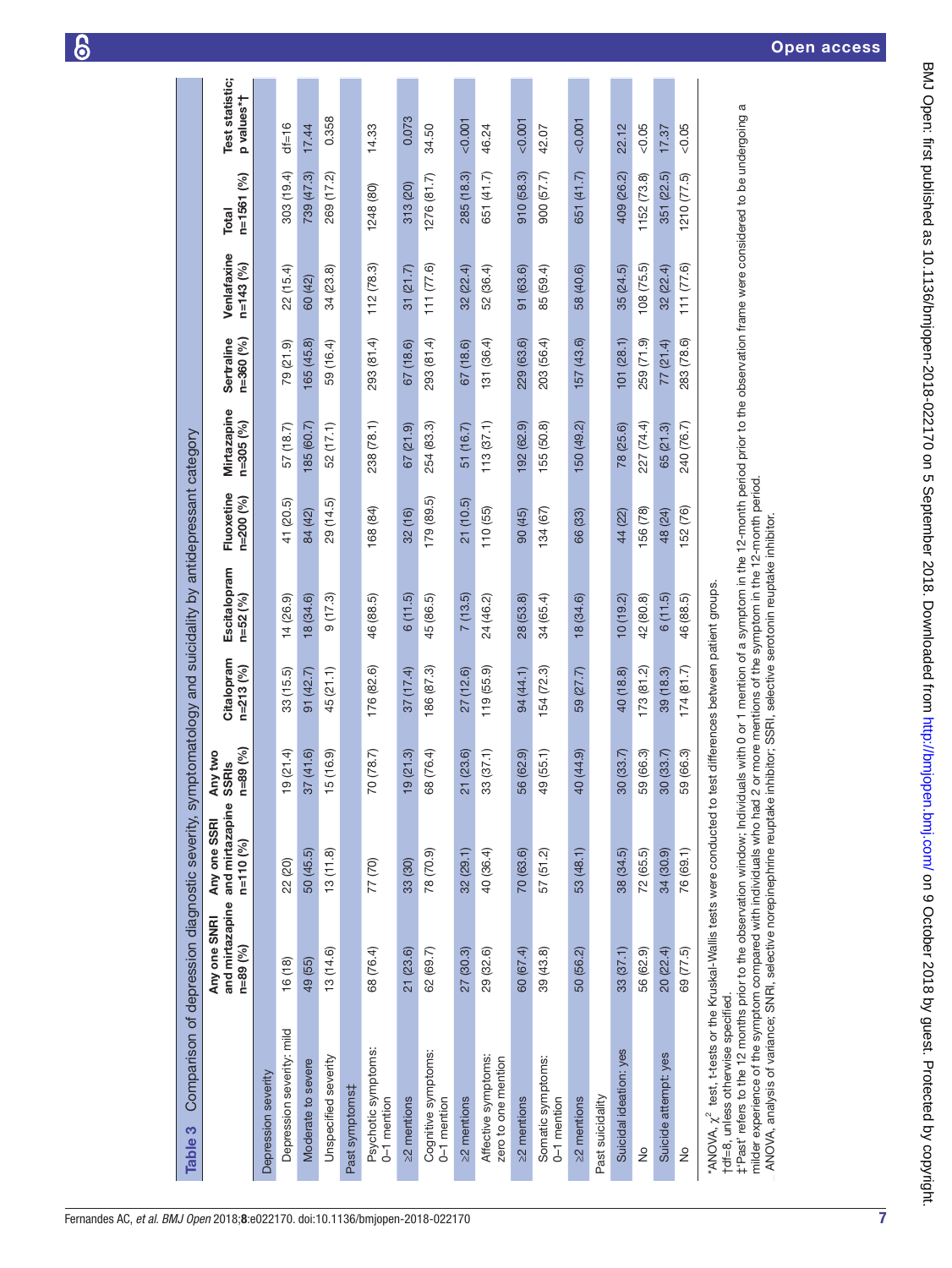| sertraline as the referent group) in the total cohort (n=1561) |                                 |                                    |                        |                        |                     |                          |                         |                         |
|----------------------------------------------------------------|---------------------------------|------------------------------------|------------------------|------------------------|---------------------|--------------------------|-------------------------|-------------------------|
|                                                                | Any one SNRI and<br>mirtazapine | ৢ<br>Any one SSRI a<br>mirtazapine | Any two SSRIs          | Citalopram             | Escitalopram        | Fluoxetine               | Mirtazapine             | Venlafaxine             |
| Age (year increment)                                           | $1.05(1.03 - 1.04)^{*}$         | $1.03(1.02 - 1.04)^*$              | $0.98(0.96 - 0.99)$ ** | $1.01(1.00 - 1.02)$ ** | $1.01(0.99 - 1.03)$ | $0.98(0.96 - 0.98)$      | $1.03(1.02 - 1.04)^{*}$ | $1.03(1.02 - 1.03)^{*}$ |
| Male gender†                                                   | $0.97(0.57 - 1.76)$             | $1.33(0.84 - 2.09)$                | $0.95(0.56 - 1.61)$    | $0.95(0.65 - 1.39)$    | $1.07(0.56 - 2.01)$ | $1.08(0.73 - 1.60)$      | $2.57(1.85 - 3.57)^*$   | 1.16 (0.76-1.76)        |
| Past inpatient: yes‡                                           | $1.09(0.47 - 1.54)$             | $1.26(0.59 - 2.70)$                | $0.97(0.42 - 2.27)$    | $0.80(0.43 - 1.88)$    | $0.60(0.14 - 2.60)$ | $0.48(0.21 - 1.07)$      | $0.68(0.37 - 1.27)$     | $0.70(0.32 - 1.54)$     |
| Past benzodiazepine use:<br>yes‡                               | $1.30(0.70 - 2.81)$             | $1.03(0.55 - 1.90)$                | $1.63(0.82 - 3.25)$    | $1.60(0.94 - 2.73)$    | $1.77(0.78 - 4.01)$ | $0.97(0.53 - 1.77)$      | $1.58(1.00 - 2.50)$     | $1.63(0.94 - 2.81)$     |
| Past antipsychotic use: yest                                   | $1.78(1.03 - 2.36)$ **          | $1.17(0.69 - 1.99)$                | 0.91 (0.49-1.70)       | $0.99(0.63 - 1.60)$    | $1.53(0.77 - 3.07)$ | $0.74(0.46 - 1.17)$      | $1.19(0.80 - 1.75)$     | $1.47(0.91 - 2.36)$     |
| Past mood stabiliser use:<br>yest                              | $2.38(1.04 - 6.34)$ **          | $1.23(0.47 - 3.20)$                | $1.50(0.50 - 4.36)$    | $0.99(0.40 - 2.42)$    | $2.60(0.93 - 7.27)$ | $1.65(0.71 - 3.86)$      | $1.23(0.60 - 2.55)$     | $2.96(1.44 - 6.08)$ **  |
| Past antidepressant use:<br>yes‡                               | $3.06(1.34 - 7.85)$ **          | $0.95(0.50 - 1.78)$                | $0.59(0.31 - 1.10)$    | $0.76(0.48 - 1.20)$    | $1.27(0.55 - 2.94)$ | $1.42(0.88 - 2.30)$      | $0.98(0.63 - 1.53)$     | $1.10(0.62 - 1.96)$     |
| Has had psychotherapy<br>treatment before: yes‡                | $0.67(0.31 - 1.51)$             | $0.91(0.45 - 1.75)$                | $0.88(0.42 - 1.86)$    | $0.51(0.27 - 0.98)$ ** | $1.17(0.48 - 2.89)$ | $0.91(0.51 - 1.64)$      | $0.55(0.32 - 0.94)$ **  | $0.81(0.43 - 1.52)$     |
| Has been referred to IAPT<br>services: yes‡                    | $1.90(1.15-1.91)$ <sup>**</sup> | $1.02(0.65 - 1.60)$                | $0.81(0.50 - 1.33)$    | $0.96(0.68 - 1.37)$    | $1.18(0.64 - 2.17)$ | $0.62(0.43 - 0.91)^{*}$  | $0.88(0.63 - 1.22)$     | $0.79(0.53 - 1.20)$     |
| symptom: 22 mentions§<br>Psychotic                             | $0.82(0.38 - 1.89)$             | $1.54(0.72 - 2.71)$                | $1.00(0.58 - 2.12)$    | $1.53(0.95 - 3.00)$    | $0.67(0.26 - 2.26)$ | $1.42(0.79 - 2.51)$      | $1.16(0.64 - 1.73)$     | $1.17(0.54 - 1.90)$     |
| symptom: 22 mentions§<br>Cognitive                             | $1.37(0.67 - 2.67)$             | $1.40(0.72 - 2.76)$                | $1.18(0.56 - 2.47)$    | $0.94(0.54 - 1.87)$    | $0.96(0.30 - 2.17)$ | $0.77(0.39 - 1.44)$      | $0.72(0.49 - 1.38)$     | $1.32(0.76 - 2.67)$     |
| symptom: 22 mentions§<br>Affective                             | $0.53(0.28 - 1.31)$             | $0.60(0.24 - 1.13)$                | $0.93(0.33 - 1.66)$    | $0.58(0.27 - 0.83)$ ** | $0.72(0.31 - 1.87)$ | $0.42$ $(0.22 - 0.72)^*$ | $0.79(0.41 - 1.18)$     | $0.92(0.36 - 1.32)$     |
| symptom: 22 mentions§<br>Somatic                               | $1.40(0.63 - 1.78)$             | $1.02(0.65 - 2.84)$                | $0.92(0.47 - 2.33)$    | $0.65(0.36 - 1.16)$    | $0.84(0.39 - 2.40)$ | $1.10(0.62 - 1.97)$      | $1.60(1.00 - 2.75)$ **  | $0.70(0.50 - 1.80)$     |
| Past suicidal ideation: yes‡                                   | $1.34(0.76 - 1.33)$             | $1.07(0.62 - 1.86)$                | $1.04(0.57 - 1.90)$    | $0.80(0.50 - 1.29)$    | $0.75(0.34 - 1.68)$ | $0.88(0.55 - 1.42)$      | $0.90(0.60 - 1.36)$     | $0.79(0.47 - 1.33)$     |
| Past suicide attempt: yes‡                                     | $1.01(0.51 - 2.05)$             | 1.49 (0.82-2.68)                   | $1.74(0.95 - 3.19)$    | $1.23(0.74 - 2.05)$    | $0.66(0.25 - 1.74)$ | $1.57(0.97 - 2.54)$      | $1.13(0.72 - 1.77)$     | $1.18(0.67 - 2.06)$     |
| †Reference: female.<br>*P<0.05; **P<0.001.<br>‡Reference: no.  |                                 |                                    |                        |                        |                     |                          |                         |                         |

§Reference: 0 or 1 mention of the symptom. Individuals with 0 or 1 mention of a symptom in the 12-month period prior to the observation frame were considered to be undergoing a milder experience of<br>the symptom compared wit §Refeence: 0 or 1 mention of the symptom. Individuals with 0 or 1 mention of a symptom in the 12-month period prior to the observation frame were considered to be undergoing a milder experience of the symptom compared with individuals who had 2 or more mentions of the symptom in the 12-month period.

<span id="page-7-0"></span>IAPT, improving access to psychiatric treatment; SNRI, selective norepinephrine reuptake inhibitor; SSRI, selective serotonin reuptake inhibitor.

BMJ Open: first published as 10.1136/bmjopen-2018-022170 on 5 September 2018. Downloaded from <http://bmjopen.bmj.com/> on 9 October 2018 by guest. Protected by copyright.

BMJ Open: first published as 10.1136/bmjopen-2018-022170 on 5 September 2018. Downloaded from http://bmjopen.bmj.com/ on 9 October 2018 by guest. Protected by copyright.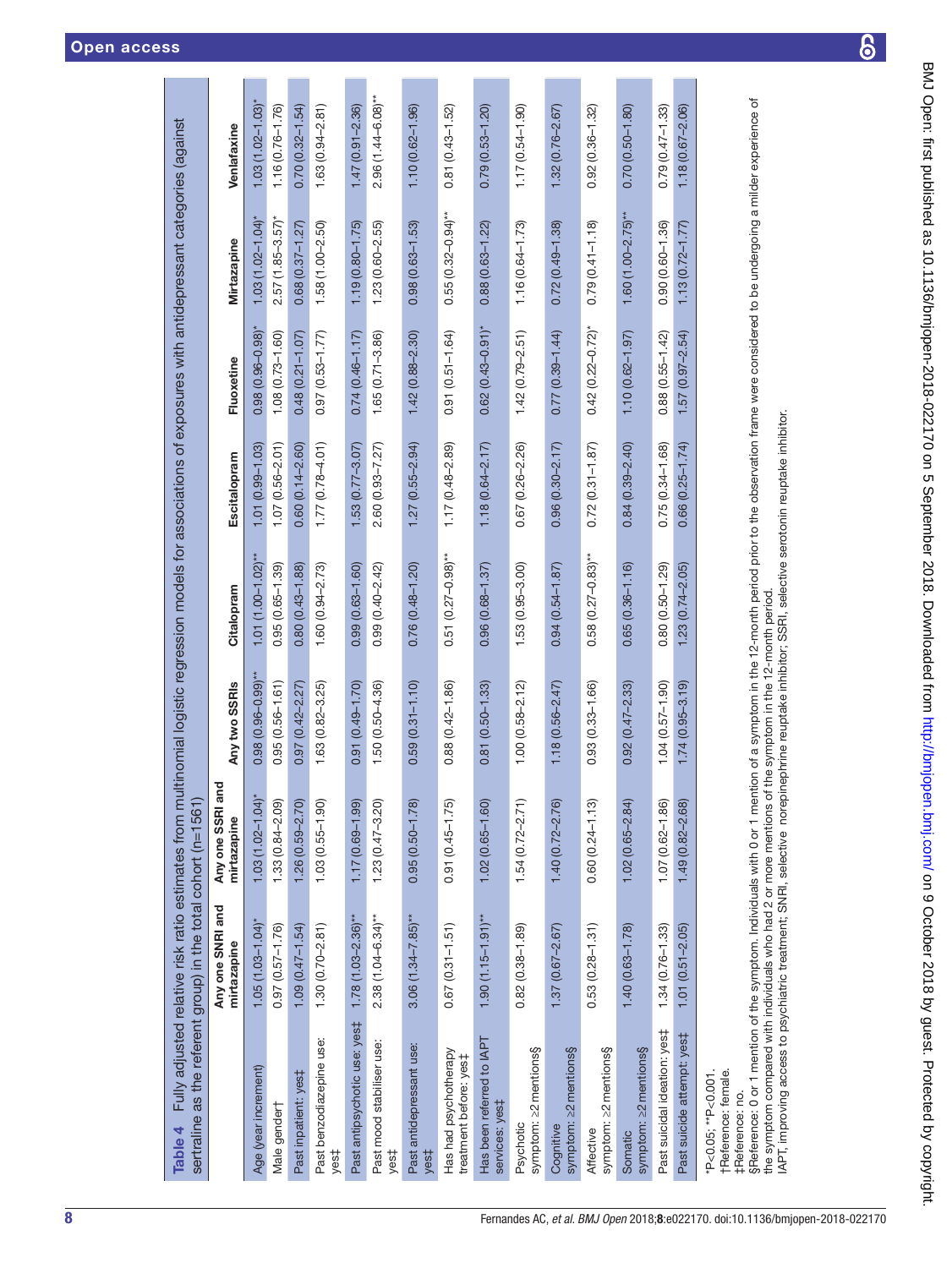| しこくて                                                                                                            |
|-----------------------------------------------------------------------------------------------------------------|
|                                                                                                                 |
| ֧֦֧֦֧֦֧֧֦֧֧֦֧֧֦֧֦֧֧֧֧֧֧֧֧֧֧֧֦֧֧֧֧֧֧֧֚֚֚֚֚֚֚֚֚֚֝֕֕֓֕֕֓֡֓֡֓֡֬֓֡֓֡֬֝֬֓֓֓֓֞֓֓֓֞֓֓֓֞֡֓֝֬֝֬֝֬֝֬֝֬֝֬֝֬֞֓֝֬             |
|                                                                                                                 |
| $\ddot{\cdot}$                                                                                                  |
|                                                                                                                 |
|                                                                                                                 |
| j                                                                                                               |
|                                                                                                                 |
| i<br>Vi                                                                                                         |
|                                                                                                                 |
|                                                                                                                 |
|                                                                                                                 |
|                                                                                                                 |
|                                                                                                                 |
|                                                                                                                 |
| ・/<br>フリリリリー<br>フリリリ                                                                                            |
|                                                                                                                 |
|                                                                                                                 |
|                                                                                                                 |
|                                                                                                                 |
| <b>ANA NON CON SE</b>                                                                                           |
|                                                                                                                 |
|                                                                                                                 |
|                                                                                                                 |
|                                                                                                                 |
|                                                                                                                 |
|                                                                                                                 |
|                                                                                                                 |
|                                                                                                                 |
| "YELL" ILS NONISLIGO Q D   ILS NONILINO O   ILS NONISLINO O   O D   O D   O D   O D   O D   O D   ILS NONI<br>Í |
|                                                                                                                 |
|                                                                                                                 |
|                                                                                                                 |
| ちてつ こつさい                                                                                                        |
|                                                                                                                 |
|                                                                                                                 |
|                                                                                                                 |
|                                                                                                                 |
| $\frac{1}{2}$                                                                                                   |
|                                                                                                                 |
|                                                                                                                 |
|                                                                                                                 |
|                                                                                                                 |
|                                                                                                                 |
|                                                                                                                 |
|                                                                                                                 |
|                                                                                                                 |
|                                                                                                                 |
|                                                                                                                 |
| ) Solo ( Solo ( Solo ) - The Colorador                                                                          |
|                                                                                                                 |
| imd/i.qtr                                                                                                       |
|                                                                                                                 |
|                                                                                                                 |
|                                                                                                                 |
|                                                                                                                 |
|                                                                                                                 |
|                                                                                                                 |
|                                                                                                                 |
|                                                                                                                 |
|                                                                                                                 |
|                                                                                                                 |
| $\frac{1}{1}$                                                                                                   |
|                                                                                                                 |
|                                                                                                                 |
|                                                                                                                 |
| $\frac{1}{2}$                                                                                                   |
|                                                                                                                 |
|                                                                                                                 |
|                                                                                                                 |
|                                                                                                                 |
|                                                                                                                 |
|                                                                                                                 |
|                                                                                                                 |
|                                                                                                                 |
| l                                                                                                               |
|                                                                                                                 |
|                                                                                                                 |
|                                                                                                                 |
|                                                                                                                 |
|                                                                                                                 |
|                                                                                                                 |

| sertraline as the referent group) in patients aged >25 years<br>Table 5 | Fully adjusted relative risk ratio estimates from multinomial logistic regression models for associations of exposures with antidepressant categories (against |                                    | $(n=1248)$             |                        |                     |                        |                         |                         |
|-------------------------------------------------------------------------|----------------------------------------------------------------------------------------------------------------------------------------------------------------|------------------------------------|------------------------|------------------------|---------------------|------------------------|-------------------------|-------------------------|
|                                                                         | Any one SNRI and<br>mirtazapine                                                                                                                                | ᅙ<br>Any one SSRI a<br>mirtazapine | Any two SSRIs          | Citalopram             | Escitalopram        | Fluoxetine             | Mirtazapine             | Venlafaxine             |
| Age (year increment)                                                    | $1.04(1.02 - 1.05)^{*}$                                                                                                                                        | $1.03(1.01 - 1.04)^{*}$            | $0.99(0.97 - 1.01)$    | $1.00(0.99 - 1.02)$    | $1.00(0.98 - 1.03)$ | $0.99(0.98 - 1.01)$    | $1.03(1.02 - 1.04)^{*}$ | $1.02(1.01 - 1.04)^{*}$ |
| Male gender†                                                            | $0.87(0.51 - 1.50)$                                                                                                                                            | $1.29(0.79 - 2.11)$                | $0.89(0.47 - 1.69)$    | $0.89(0.59 - 1.35)$    | $1.04(0.52 - 2.07)$ | $1.25(0.78 - 2.00)$    | $2.36(1.64 - 3.37)$ *   | $1.10(0.70 - 1.73)$     |
| Past inpatient: yes‡                                                    | $1.10(0.45 - 2.69)$                                                                                                                                            | $0.96(0.40 - 2.24)$                | $0.30(0.07 - 1.26)$    | $0.83(0.36 - 1.95)$    | $0.50(0.09 - 3.23)$ | $0.50(0.18 - 1.37)$    | $0.62(0.31 - 1.24)$     | $0.61(0.25 - 1.47)$     |
| Past benzodiazepine use:<br>/est                                        | $1.46(0.76 - 2.78)$                                                                                                                                            | $1.25(0.65 - 2.41)$                | $2.97(1.32 - 6.68)$ ** | $1.61(0.89 - 2.90)$    | $1.90(0.80 - 4.49)$ | $1.13(0.57 - 2.24)$    | $1.94(1.20 - 3.16)$ **  | $1.87(1.04 - 3.34)$ **  |
| Past antipsychotic use: yes‡                                            | $2.02(1.14 - 3.58)$ **                                                                                                                                         | $1.30(0.73 - 2.32)$                | $1.02(0.46 - 2.26)$    | 1.08 (0.66-1.80)       | $1.55(0.73 - 3.30)$ | $1.02(0.57 - 1.80)$    | $1.16(0.76 - 1.78)$     | $1.53(0.92 - 2.57)$     |
| Past mood stabiliser use:<br>/est                                       | $2.26(0.97 - 5.30)$                                                                                                                                            | $1.03(0.37 - 2.90)$                | $1.17(0.31 - 4.44)$    | $0.78(0.30 - 2.14)$    | $2.67(0.91 - 7.76)$ | $1.75(0.68 - 4.47)$    | $1.27(0.60 - 2.71)$     | $2.76(1.28 - 5.97)$ **  |
| Past antidepressant use: yest 2.70 (1.07-6.86)**                        |                                                                                                                                                                | $0.81(0.41 - 1.61)$                | $0.44(0.20 - 0.95)$ ** | $0.72(0.43 - 1.21)$    | $2.07(0.43 - 5.54)$ | $1.07(0.20 - 1.96)$    | $0.83(0.50 - 1.36)$     | $1.09(0.60 - 2.05)$     |
| Has had psychotherapy<br>treatment before: yes‡                         | $0.80(0.36 - 1.76)$                                                                                                                                            | $1.30(0.64 - 2.63)$                | $0.95(0.33 - 2.71)$    | $0.52(0.24 - 1.15)$    | $1.75(0.66 - 4.57)$ | $1.12(0.51 - 2.44)$    | $0.68(0.38 - 1.23)$     | $0.86(0.43 - 1.73)$     |
| Has been referred to IAPT<br>services: yes‡                             | $2.04(1.20 - 3.48)$ **                                                                                                                                         | $0.99(0.60 - 1.62)$                | $0.93(0.50 - 1.73)$    | $1.00(0.67 - 1.50)$    | 1.36 (0.70-2.66)    | $0.98(0.61 - 1.68)$    | $0.93(0.64 - 1.34)$     | $0.83(0.53 - 1.31)$     |
| Psychotic symptom:<br>>2 mentions§                                      | $0.81(0.39 - 1.69)$                                                                                                                                            | $1.67(0.85 - 3.26)$                | $0.88(0.36 - 2.22)$    | $1.70(0.94 - 3.09)$    | $0.70(0.23 - 2.13)$ | $1.45(0.75 - 2.81)$    | $1.24(0.75 - 2.06)$     | $1.19(0.63 - 2.23)$     |
| Cognitive symptom:<br>22 mentions§                                      | $1.16(0.58 - 2.34)$                                                                                                                                            | $1.26(0.63 - 2.53)$                | $0.88(0.35 - 2.26)$    | $0.86(0.44 - 1.66)$    | $0.98(0.33 - 2.88)$ | $0.77(0.37 - 1.64)$    | $0.61(0.36 - 1.05)$     | $1.12(0.58 - 2.13)$     |
| Affective symptom:<br>$\geq$ mentions§                                  | $0.51(0.25 - 1.03)$                                                                                                                                            | $0.57(0.29 - 1.12)$                | $0.93(0.41 - 2.10)$    | $0.51(0.30 - 0.86)$ ** | $0.48(0.21 - 1.10)$ | $0.35(0.19 - 0.66)$ ** | $0.82(0.50 - 1.32)$     | $0.95(0.53 - 1.68)$     |
| Somatic symptom:<br>22 mentions§                                        | $1.39(0.71 - 2.74)$                                                                                                                                            | $1.01(0.52 - 1.96)$                | $1.11(0.49 - 2.48)$    | $0.66(0.38 - 1.14)$    | $1.02(0.47 - 2.42)$ | $1.18(0.63 - 2.19)$    | $1.61(1.01 - 2.56)$ **  | $0.70(0.39 - 1.22)$     |
| Past suicidal ideation: yes‡                                            | $1.37(0.75 - 2.50)$                                                                                                                                            | $1.03(0.57 - 1.89)$                | $0.89(0.40 - 1.98)$    | $0.80(0.47 - 1.37)$    | $0.50(0.19 - 1.34)$ | $0.92(0.51 - 1.67)$    | $0.93(0.59 - 1.46)$     | $0.84(0.48 - 1.48)$     |
| Past suicide attempt: yes‡                                              | $1.04(0.51 - 2.11)$                                                                                                                                            | $1.51(0.78 - 2.91)$                | $1.74(0.76 - 4.00)$    | $1.35(0.75 - 2.41)$    | $0.44(0.12 - 1.64)$ | $2.06(1.10 - 3.87)$ ** | $1.18(0.71 - 1.95)$     | 1.19 (0.63-2.20)        |
| †Reference: female.<br>+¤eference: no<br>P<0.05; **P<0.001.             |                                                                                                                                                                |                                    |                        |                        |                     |                        |                         |                         |

‡Reference: no.

‡Reference: no.<br>§Reference: 0 or 1 mention of the symptom. Individuals with 0 or 1 mention of a symptom in the 12-month period prior to the observation frame were considered to be undergoing a milder experience of<br>the symp §Refeence: 0 or 1 mention of the symptom. Individuals with 0 or 1 mention of a symptom in the 12-month period prior to the observation frame were considered to be undergoing a milder experience of

the symptom compared with individuals who had 2 or more mentions of the symptom in the 12-month period. IAPT, improving access to psychiatric treatment; SNRI, selective norepinephrine reuptake inhibitor; SSRI, selective serotonin reuptake inhibitor.

<span id="page-8-0"></span>Fernandes AC, *et al*. *BMJ Open* 2018; 8:e022170. doi:10.1136/bmjopen-2018-022170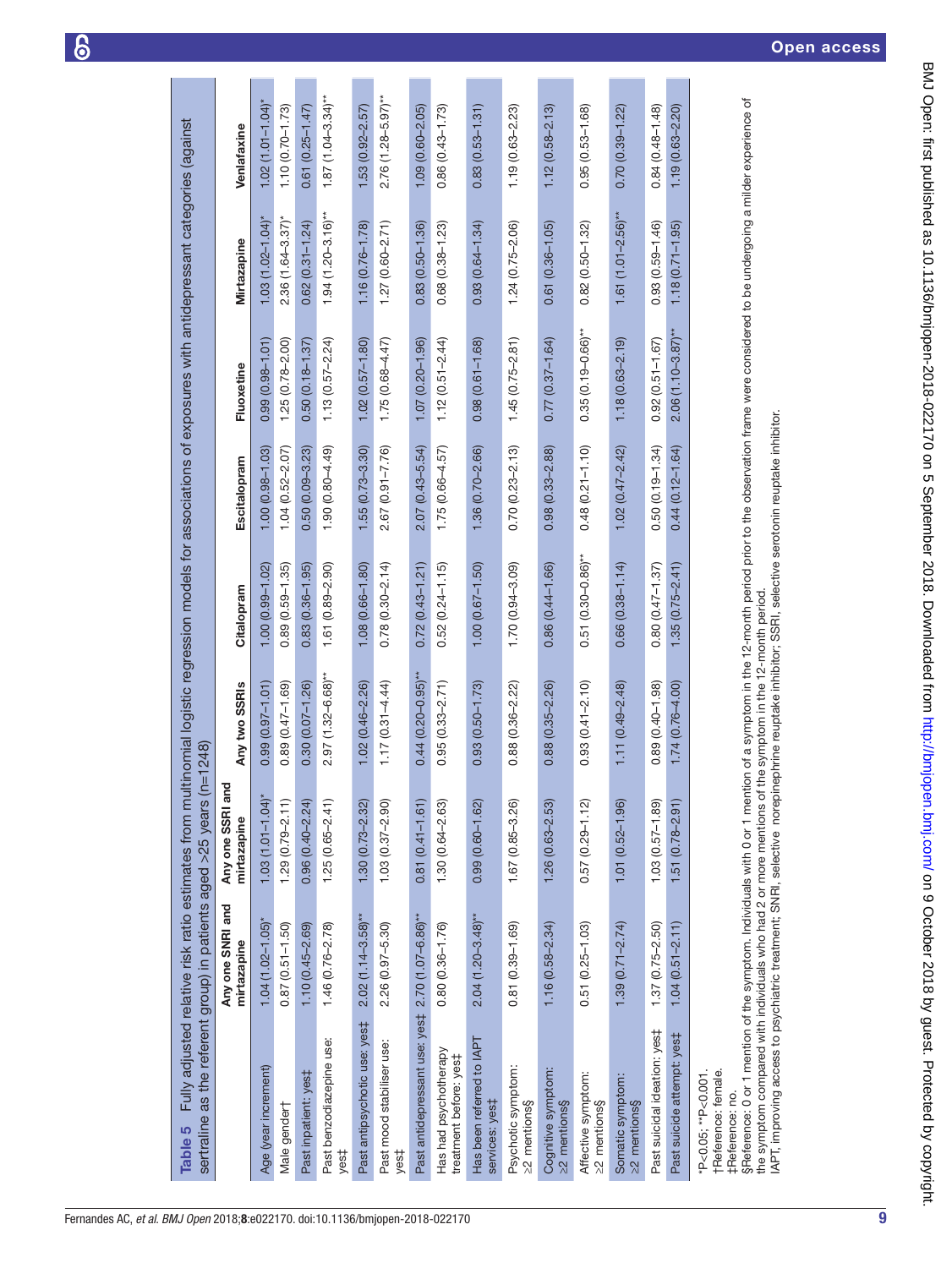sertraline and were more likely to be on other combinations, citalopram, mirtazapine or venlafaxine. Comparable to our findings, a study of newly initiated antidepressant use in a cohort of over 500000 war veterans with a diag-nosis of depression<sup>[9](#page-10-7)</sup> found that older patients were less likely (RRR 0.70) to have started on fluoxetine than sertraline. While we did not seek to collect data on the reasoning behind the choices, although this might reflect concerns around the longer half-life of fluoxetine in older age groups and the lower propensity of sertraline for cytochrome-related interactions with coprescribed medications, the association was less strong in the subgroup aged >25, so might be more likely to reflect lower perceived risk of treatment-emergent suicidality associated with fluoxetine in adolescents and younger adults. Similarly, the association of older age with mirtazapine use, individually or in combination, may reflect perceived likelihood of sedation and weight gain—considered problematic in younger patients but potentially advantageous (when taken at night) in late life depression. On the other hand, the higher use of mirtazapine (compared with sertraline) in men compared with women may reflect lower incidence of sexual dysfunction side effects.<sup>30</sup> Of interest, we found no substantial variation in use by ethnicity, marital status or neighbourhood socioeconomic status, once age and gender had been accounted for, suggesting little evidence of socially determined variation in prescribing.

Considering past medication use, antipsychotic, mood stabiliser or antidepressant use in the previous 12 months was associated with a higher likelihood of the co-occurrence of SNRI with mirtazapine during the observation period, and mood stabiliser use was also predictive of venlafaxine compared with sertraline use. The SNRI– mirtazapine group were also more likely to have been referred for primary care based psychotherapy (the UK's IAPT service model). As this secondary care cohort is likely to have an over-representation of individuals with some resistance to first-line antidepressant treatment, it may follow that these individuals were on other treatment regimens in the past and that newer antidepressant regimens were being prescribed in the context of higher levels of treatment resistance. However, it is hard to define, and therefore identify, patients who are resistant to antidepressant treatment especially from naturalistic clinical databases, so conclusions can only be tentative.

Considering clinical features, suicidal ideation and past suicide attempts were not significantly associated with different antidepressant use overall; however, past suicide attempt was associated with an increased likelihood of fluoxetine compared with sertraline receipt in patients aged >25which, as discussed above for age effects, may reflect the evidence collated from meta-analyses of randomised controlled trials and observation studies where fluoxetine has been shown to carry reduced risk of emergent suicidal behaviour in adults compared with children and adolescents. $31-33$  Those with affective symptoms recorded were less likely to be on citalopram or fluoxetine than sertraline, while those with somatic

symptoms were more likely to be on mirtazapine, associations which persisted in the cohort aged >25. Clinician prescribing preference may be influenced by perceived therapeutic actions or perceived risk of adverse drug events, or both. For example, the somatic symptoms of poor appetite and insomnia may increase the likelihood of a medication such as mirtazapine being prescribed because of recognised propensity to sedation and weight gain. There is some evidence to suggest citalopram may induce cardiotoxicity in overdose<sup>[34](#page-11-14)</sup>; however, apart from clinical guidelines on when to prescribe antidepressants studies are rarely conducted to assess the association singular drugs with depressive symptoms are being prescribed.[35](#page-11-15)

As mentioned, there has been very little previous research into factors associated with different antidepressant treatments for depression, particularly in secondary care. Improved knowledge in this area is important for several reasons. First, it is helpful to understand factors potentially influencing prescribing behaviour to assess the impact of guidelines and to describe variations beyond guidelines. From our observations here, the relative lack of covariates consistently associated with antidepressant use suggests prescribing based on individual experiences after patient–clinician communication, consistent with national guidelines emphasising patient– clinician communication. $35$  However, findings suggestive of prescribing motivations derived from observational data of this nature need further qualitative studies for confirmation. Second, while variations in prescribing may reflect potentially problematic non-evidence-based behaviour, it might also highlight novel patterns arising from clinical experience which need to be noted and assessed further to improve the evidence base. Early detection of adverse or unexpectedly beneficial, effects is an example of these indications of how antidepressants are being used for treatment in secondary care is more realistic than research from pharmaceutical trials. Our findings suggest that there are certain antidepressants that are avoided in certain clinical scenarios; for example, patients previously described as having symptoms in the 'affective' category were less likely to be receiving citalopram or fluoxetine compared with sertraline. There is a suggestion from the results that newer generation antidepressants are used to treat more severe depression which may indicate greater clinician-perceived tolerability and/ or lower toxicity and/or lower propensity to interact with other coprescribed medication.<sup>293</sup>

The results should be interpreted with study limitations in mind. First, using antidepressant data in a 6-month window limited sample sizes for analysis, and inaccurate measures of exposure status (eg, the use of area-level rather than individual-level socioeconomic status) might have reduced the likelihood of identifying underlying associations. Second, the study is close to cross-sectional design, since there may have been co-occurrence of exposures and outcomes in the prior 12-month observation period; therefore, direct causal relationships cannot be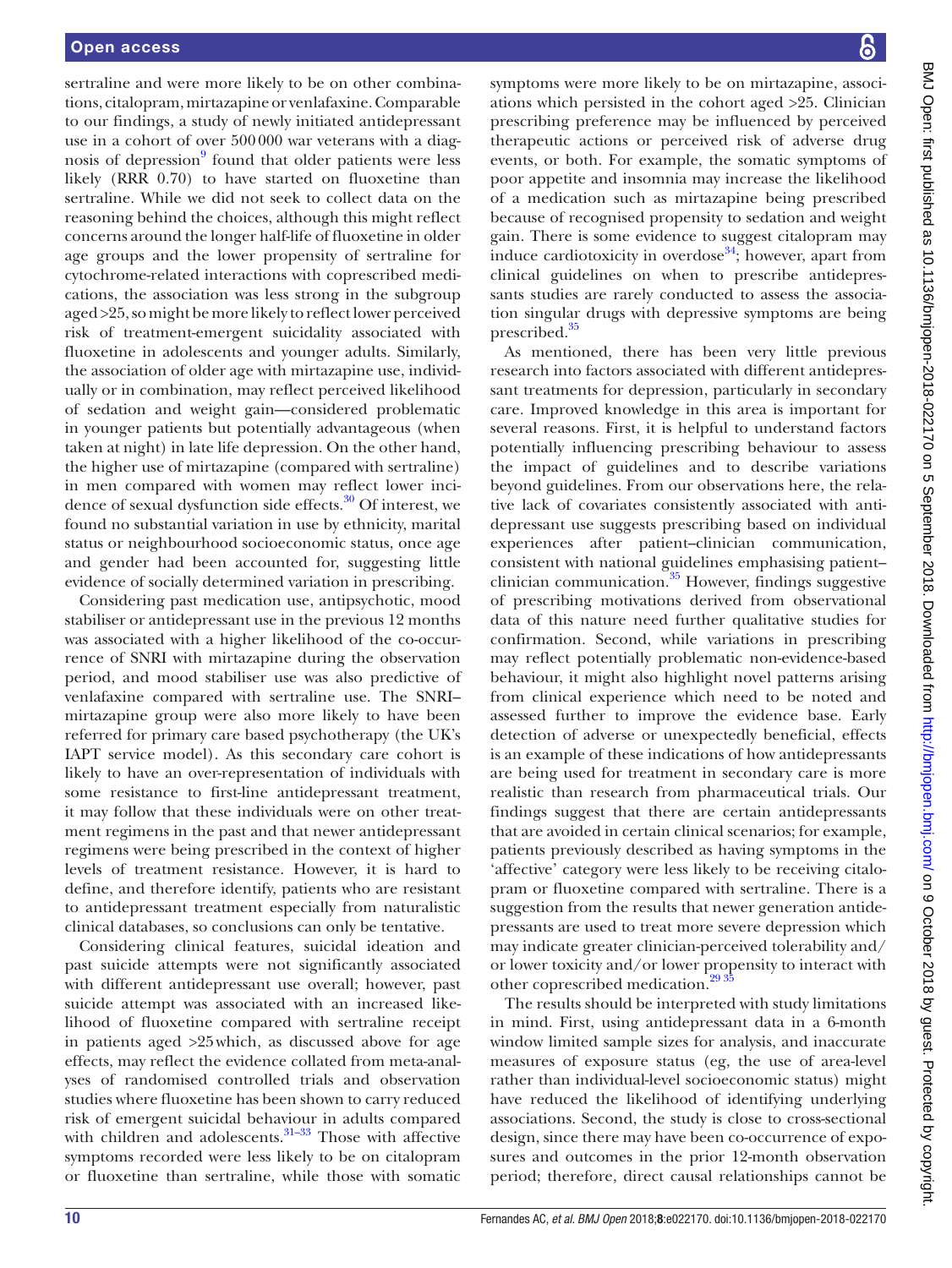analysis.

conclusively inferred. Third, the duration of the antidepressant treatment during the observation period was not known, so some patients will have been new users of antidepressants identified, while others may have been using the antidepressant(s) for much longer periods of time; similarly, where there was co-occurrence of two antidepressants during the time period evaluated, it was not possible to distinguish a switch from one agent to another from coprescribing of the two agents. Fourth, the results of the study cannot assumed to be generalisable to all patients in secondary mental healthcare settings due to the social and ethnic diversity found in Southeast London from where this sample was drawn; in addition, the focus of the study was on antidepressant use in people with a depressive disorder diagnosis and being reviewed in secondary mental healthcare, so findings cannot assumed to generalise to antidepressant use in other circumstances or for other indications. Finally, we could only investigate factors that were available to us in the current dataset. The literature reports various clinical covariates,<sup>[8](#page-10-3)</sup> patient demographics,<sup>[9](#page-10-7)</sup> medication use,<sup>[36](#page-11-17)</sup> clinician characteris-tics<sup>[3](#page-10-1)</sup> and clinical location<sup>89</sup> as factors involved for antidepressant prescription in secondary mental healthcare settings. We could not capture all these factors in our of the manuscript.

Limitations notwithstanding there are key strengths to this paper. To our knowledge, this is the first study profiling antidepressant use in a cohort of patients receiving treatment for depression in a secondary mental healthcare setting in the UK. Although from a single site, the use of health records data provides a more generalisable sample than would be possible through a conventional cohort design involving de novo interviews, let alone through the even more selected samples in clinical trials. In addition, the data included constructs such as depressive symptoms that are not usually available in administrative 'big' data, taking advantage of a suite of recently developed text mining algorithms to capture a greater depth of data from free-text fields, circumventing the usual restriction of analysed data to those recorded in structured fields. The findings have the potential to inform clinical practice within this clinical setting. Knowledge of factors involved in antidepressant prescription could be used to audit clinical practices and inform whether the clinical practices are benefiting patient treatment outcomes.<sup>[37](#page-11-18)</sup> However, further qualitative work is definitely indicated to identify and highlight processes involved in clinician selection of antidepressant treatment. Continual monitoring of treatment choices in this cohort may contribute to providing optimal care for secondary care patients and there may be scope for further quantitative evaluation across a wider range of services, and evaluating longer term outcomes associated with different treatment decisions.

Acknowledgements The authors of this work thank MD for initial advice and guidance on the statistical analysis, and extend sincere gratitude to MK for his patient and continuous support on statistical analysis.

Contributors RS, RD and ACF conceived of the study and were responsible for the design and search strategy. ACF, HS and DC were responsible for data extraction. ACF was responsible for conducting the analysis and producing the tables. The analysis was guided by MD initially and then MK. The initial draft of the manuscript was prepared by ACF then circulated among all authors for revision. All authors helped to evolve analysis plans, interpret data and critically revise successive drafts

Funding The National Institute for Health Research (NIHR) Biomedical Research Centre at South London and Maudsley NHS Foundation Trust, King's College London and Mental Health Research UK. DC, HS, RD and RS are part funded by the National Institute for Health Research (NIHR) Biomedical Research Centre at South London and Maudsley NHS Foundation Trust and King's College London. ACF is funded by a Mark Robinson studentship awarded by Mental Health Research UK.

Disclaimer The lead author (the manuscript's guarantor) affirms that the manuscript is an honest, accurate and transparent account of the study being reported; that no important aspects of the study have been omitted and that any discrepancies from the study as planned have been explained.

Competing interests None declared.

Patient consent Not required.

Ethics approval The use of CRIS for research was approved by the Oxfordshire Research Ethics Committee C (reference 08/H0606/71+5).

Provenance and peer review Not commissioned; externally peer reviewed.

Data sharing statement No additional data are available.

Open access This is an open access article distributed in accordance with the Creative Commons Attribution Non Commercial (CC BY-NC 4.0) license, which permits others to distribute, remix, adapt, build upon this work non-commercially, and license their derivative works on different terms, provided the original work is properly cited, appropriate credit is given, any changes made indicated, and the use is non-commercial. See: [http://creativecommons.org/licenses/by-nc/4.0/.](http://creativecommons.org/licenses/by-nc/4.0/)

#### **REFERENCES**

- <span id="page-10-0"></span>1. National Institute for Health & Clinical Excellence (NICE) Guideline. *National clinical practice guideline 90: depression the NICE guidelines on the treatment and management of depression in adults - the updated edition*: The British Psychological Society and The Royal College of Psychiatrists, 2010.
- Zetin M, Hoepner CT, Bjornson L. Rational antidepressant selection: applying evidence-based medicine to complex real-world patients. *[Psychopharmacol Bull](http://www.ncbi.nlm.nih.gov/pubmed/17065974)* 2006;39:38–104.
- <span id="page-10-1"></span>3. Zimmerman M, Posternak M, Friedman M, *et al*. Which factors influence psychiatrists' selection of antidepressants? *[Am J](http://dx.doi.org/10.1176/appi.ajp.161.7.1285)  [Psychiatry](http://dx.doi.org/10.1176/appi.ajp.161.7.1285)* 2004;161:1285–9.
- <span id="page-10-2"></span>4. Meijer WE, Heerdink ER, Leufkens HG, *et al*. Incidence and determinants of long-term use of antidepressants. *[Eur J Clin](http://dx.doi.org/10.1007/s00228-004-0726-3)  [Pharmacol](http://dx.doi.org/10.1007/s00228-004-0726-3)* 2004;60:57–61.
- 5. Sleath B, Shih YC. Sociological influences on antidepressant prescribing. *[Soc Sci Med](http://dx.doi.org/10.1016/S0277-9536(02)00132-6)* 2003;56:1335–44.
- 6. Bauer M, Monz BU, Montejo AL, *et al*. Prescribing patterns of antidepressants in Europe: results from the Factors Influencing Depression Endpoints Research (FINDER) study. *[Eur Psychiatry](http://dx.doi.org/10.1016/j.eurpsy.2007.11.001)* 2008;23:66–73.
- 7. Garrison GD, Levin GM. Factors affecting prescribing of the newer antidepressants. *[Ann Pharmacother](http://dx.doi.org/10.1345/aph.19079)* 2000;34:10–14.
- <span id="page-10-3"></span>Kim HM, Zivin K, Choe HM, et al. Predictors of start of different antidepressants in patient charts among patients with depression. *[J](http://dx.doi.org/10.18553/jmcp.2015.21.5.424)  [Manag Care Spec Pharm](http://dx.doi.org/10.18553/jmcp.2015.21.5.424)* 2015;21:424–30.
- <span id="page-10-7"></span>9. Kim HM, Zivin K, Ganoczy D, *et al*. Predictors of alternative antidepressant agent initiation among U. S. veterans diagnosed with depression. *[Pharmacoepidemiol Drug Saf](http://dx.doi.org/10.1002/pds.1985)* 2010;19:1049–56.
- <span id="page-10-4"></span>10. Huxley P, Goldberg D. *Mental health in the community: the pathways to psychiatric care*: London Tavistock Publ, 1980.
- <span id="page-10-5"></span>11. Weiskopf NG, Hripcsak G, Swaminathan S, *et al*. Defining and measuring completeness of electronic health records for secondary use. *[J Biomed Inform](http://dx.doi.org/10.1016/j.jbi.2013.06.010)* 2013;46:830–6.
- 12. Thiru K, Hassey A, Sullivan F. Systematic review of scope and quality of electronic patient record data in primary care. *[BMJ](http://dx.doi.org/10.1136/bmj.326.7398.1070)* 2003;326:1070–5.
- <span id="page-10-6"></span>13. Kashner TM. How good are observational studies in assessing psychiatric treatment outcomes? *[Am J Psychiatry](http://dx.doi.org/10.1176/appi.ajp.2012.12010005)* 2012;169:244–7.